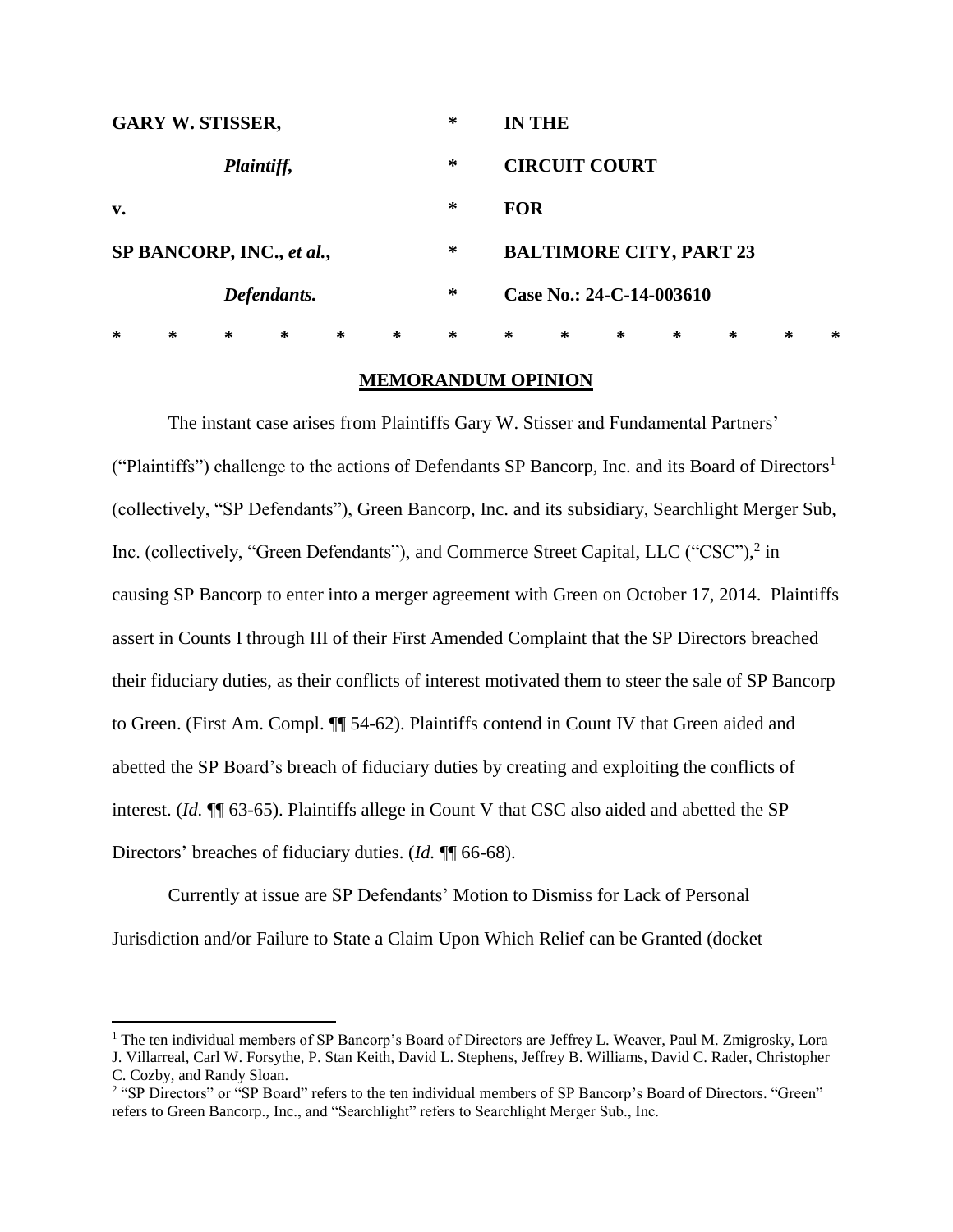#00031000) 3 , filed on December 19, 2014, and Green Defendants' Motion to Dismiss the First Amended Consolidated Complaint (docket #00030000), filed on December 19, 2014. Plaintiffs filed an Opposition to Defendants' Motion to Dismiss (docket #00031001) on January 23, 2015. SP Defendants filed a Reply Memorandum to Plaintiff's Memorandum of Law in Opposition to Defendant's Motion to Dismiss (docket #00041001) on February 13, 2015. Green Defendants filed a Reply Memorandum of Law in Further Support of their Motion to Dismiss (docket #00042000) also on February 13, 2015. A hearing was held on this matter on March 27, 2015.

Upon consideration of the parties' filings and arguments, it is this 8<sup>th</sup> day of April, 2015, by the Circuit Court of Baltimore City, Part 23, ordered that SP Defendants' Motion to Dismiss for Lack of Personal Jurisdiction and/or Failure to State a Claim Upon Which Relief can be Granted is **GRANTED**. SP Directors shall be **DISMISSED** for lack of personal jurisdiction, and SP Bancorp shall be **DISMISSED** for failure to state a claim. Green Defendants' Motion to Dismiss the First Amended Consolidated Complaint is **GRANTED.** Green shall be **DISMISSED** for lack of personal jurisdiction, and Searchlight shall be **DISMISSED** for failure to state claim. The Court's reasoning is elaborated herein.

## **I. FACTUAL AND PROCEDURAL BACKGROUND**

 $\overline{a}$ 

Plaintiffs Gary W. Stisser and Fundamental Partners were shareholders of SP Bancorp and they brought this class action and derivative suit on behalf of all other similarly situated SP Bancorp shareholders. (First Am. Compl. ¶ 5). SP Bancorp is a bank holding company that is organized under the laws of Maryland. (*Id.* ¶ 6). Its principal place of business is in Plano, Texas, and it has no offices or employees in Maryland nor does it solicit business in Maryland.

<sup>&</sup>lt;sup>3</sup> SP Defendants' memorandum in support of their motion to dismiss shall be referenced as "SP Mem." and its Reply as "SP Reply." Green Defendants' memorandum in support of their motion to dismiss shall be referenced as "Green Mem." and its Reply as "Green Reply." Plaintiffs' Opposition to Defendants' Motions to Dismiss shall be referenced as "Pls.' Opp'n."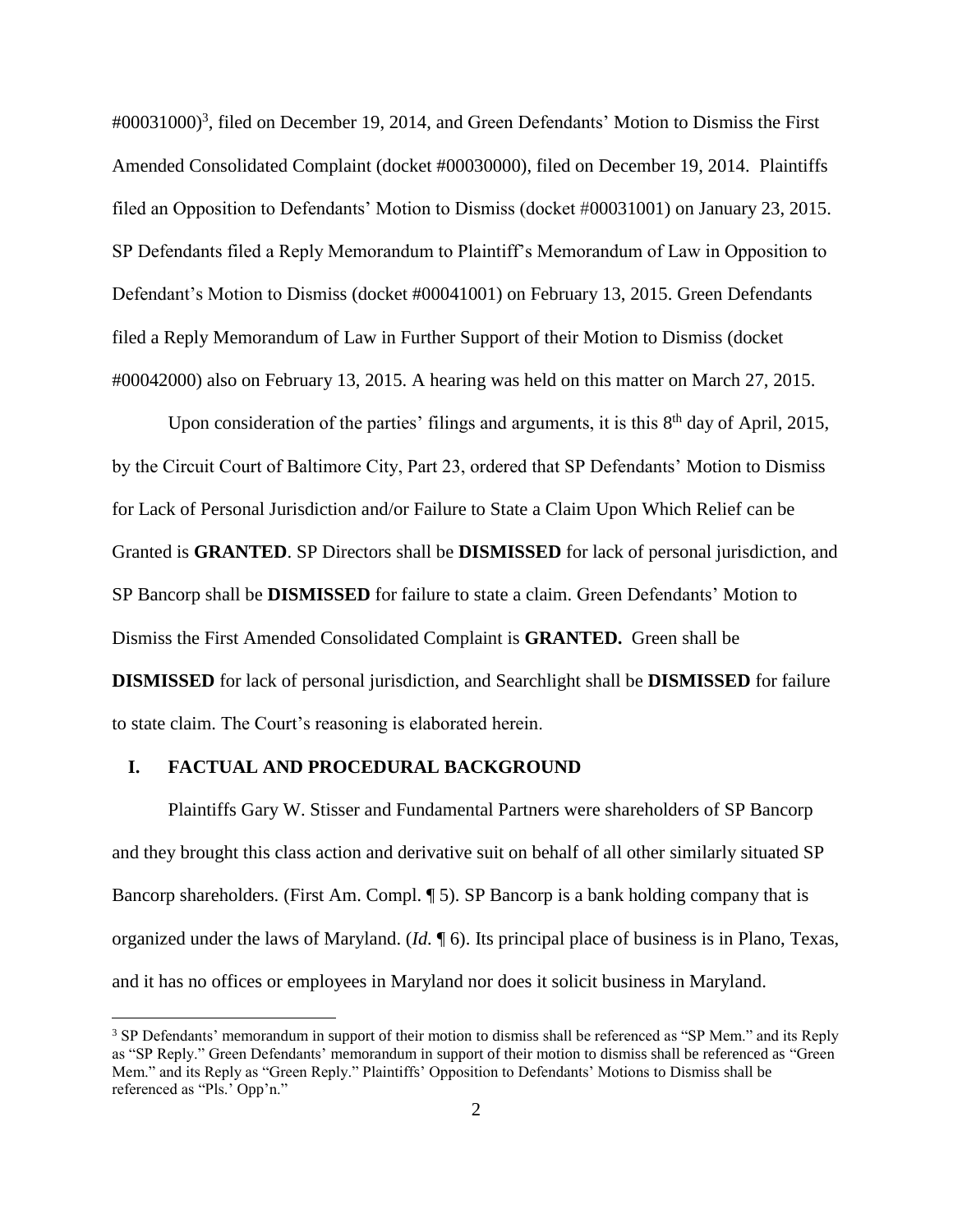Defendant Jeffrey L. Weaver was Director, President, and CEO of SP Bancorp. (*Id.* ¶ 7). Defendants Paul M. Zmigrosky, Lora J. Villarreal, Carl W. Forsythe, P. Stan Keith, David L. Stephens, Jeffrey B. Williams, David C. Rader, Christopher C. Cozby, and Randy Sloan were all Directors of SP Bancorp. (*Id.* ¶ 16). None of the directors reside in Maryland. (SP Mem. at 3).

In 2010, SP Bancorp was converted from a mutually owned thrift to a stock-based ownership structure. (*Id.* ¶ 32). Federal regulation imposed a three-year moratorium on third parties making offers to purchase SP Bancorp or SP Bancorp soliciting such offers.<sup>4</sup> On August 2, 2012, Weaver and Zmigrosky met with three representatives from Green in Dallas. (Pls.' Opp'n at 4). The meeting was held at a restaurant, and the individuals discussed a possible future merger of the banks. (*Id.* at 4-5; Greenwade Aff. ¶ 7). Defendant Green is a Texas-incorporated bank holding company with its headquarters in Houston, Texas. (Green Mem. at 5). Green operates branches and offices in Texas and Kentucky. (*Id.*). Green does not have any offices or employees in Maryland nor does it solicit business in Maryland. (*Id.*).

On July 2, 2013, the SP Board hired Commerce Street Capital to assist in finding potential merger candidates. (*Id.* ¶ 39). CSC is an investment banking firm that works with financial institutions and middle-market companies. (*Id.* ¶ 19) In September 2013, CSC presented an analysis of a merger of equals to the Board based on Green being the merger partner, though this was not told to the SP Directors. CSC owned three percent of Green's outstanding stock; however, this was not disclosed to the Board until March 31, 2014. (*Id.*). Upon learning this, the Board permitted CSC to continue negotiating with Green on behalf of SP

 $\overline{a}$ 

<sup>4</sup> The regulation states: "For three years after you [the converting bank] convert, no person may, directly or indirectly, acquire or offer to acquire the beneficial ownership of more than ten percent of any class of your equity securities without OTS's [Office of Thrift Supervision] prior written approval." 12 C.F.R. 563b.525(a). "[A]n offer is made when it is communicated. An offer does not include non-binding expressions of understanding or letters of intent regarding the terms of a potential acquisition." 12 C.F.R. 563b.525(b).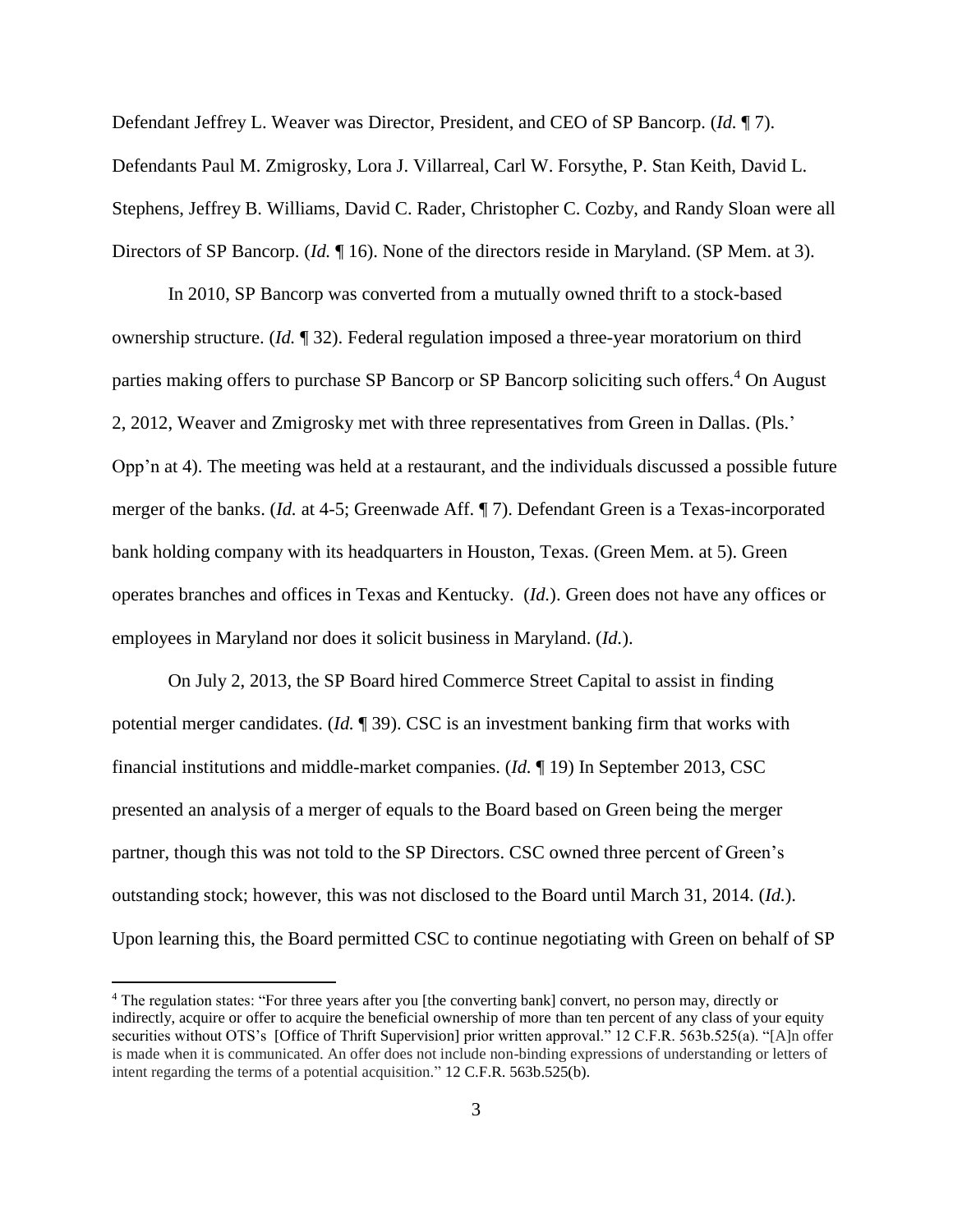Bancorp, but also hired another financial advisor, Mercer Capital Management, Inc. ("Mercer") to work with CSC and to independently issue a fairness opinion. (*Id.* ¶ 40).

The SP Directors assembled a Strategic Review Committee, composed of Zmigrosky, Forsythe, Keith, and Williams, to consider the proposed merger. The SP Directors were also negotiating with another party, referred to as "Party A" in the Proxy Statement. The Strategic Review Committee had reservations about Party A's proposal, including significant execution risks and that it did not present as much value as Green's proposal. The Committee was also aware that Party A was specifically interested in employing Weaver following the merger.

Green President and CEO Geoffrey Greenwade delivered a letter of intent to Weaver on January 9, 2014, offering to purchase SP Bancorp for \$25.91 per share with certain conditions. (First Am. Compl. ¶ 42). This letter was sent from Green's offices in Houston to SP Bancorp's headquarters in Plano, Texas. (Green Mem. at 6). The offer proposed that a merger agreement would contain retention agreements for certain members of SP Bancorp's senior management and non-competition covenants for the directors. On January 24, 2014, SP responded by letter stating it would be interested in a potential transaction at a higher price. This letter was sent within Texas. (Green Mem. at 6). In the following weeks, the parties entered into negotiations, conducted within Texas, which resulted in Green raising its offer and entering into a non-binding letter of intent. (*Id.*). Negotiations also continued among the parties in Texas and their counsel in New York as Green conducted due diligence at SP Bancorp's Texas offices. (*Id.*). In a conversation on March 28, 2014, Greenwade informed Weaver that he saw a role for him in the merged company. (First Am. Compl. ¶ 43).

On May 3, 2014, SP Bancorp announced that it had entered an agreement to be sold to Green for \$29.55 per share, subject to potential adjustment. (*Id.* ¶ 48). SP Bancorp shareholders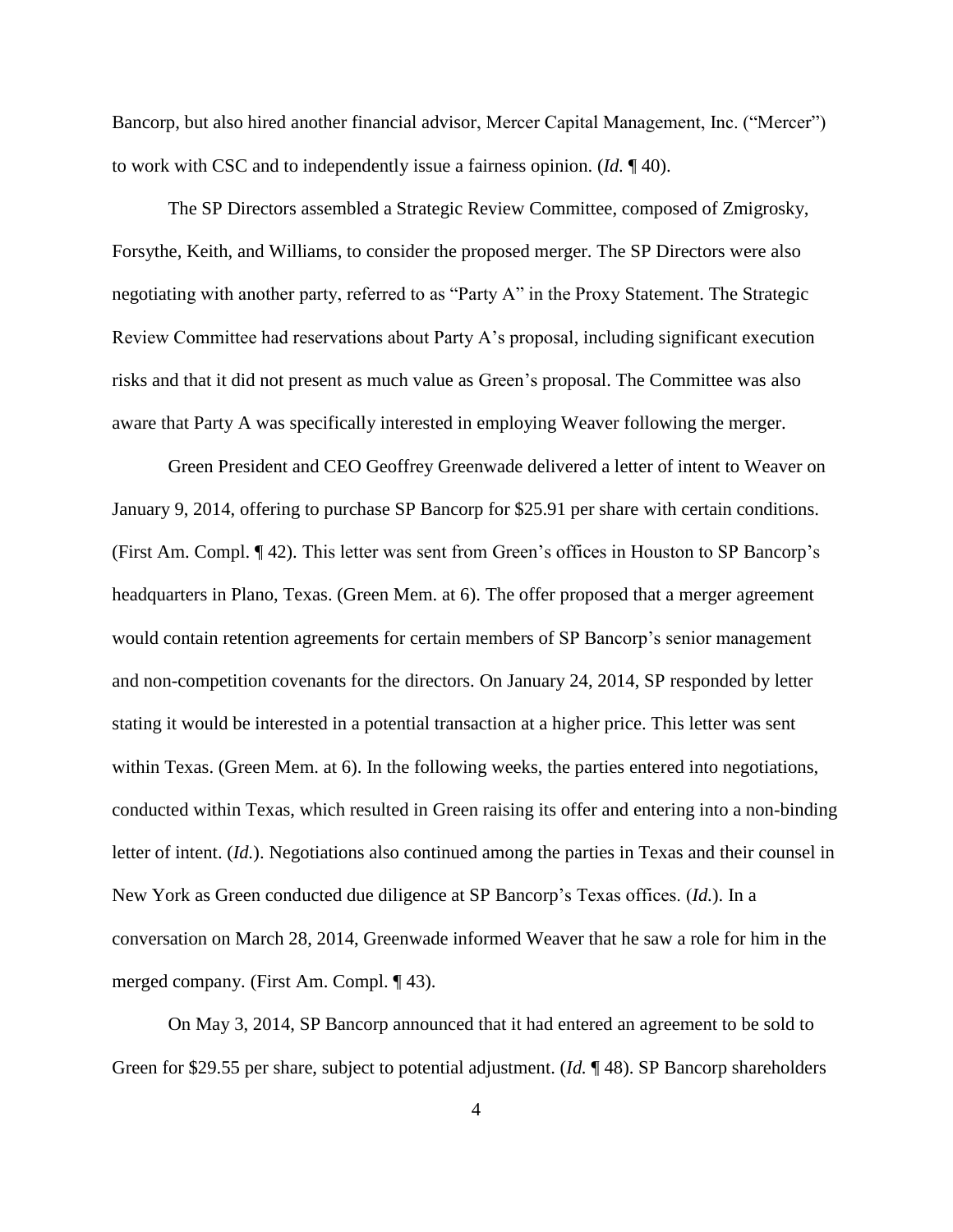would receive a cash payment of approximately 40% more than the closing price of SP Bancorp's shares the day before the merger's announcement. (Green Mem. at 2). Green also announced that Weaver would remain with the bank as an executive employee. (Pls.' Opp'n at 8). The Merger was unanimously approved by all ten SP Directors. Weaver was present at this meeting. (*Id.* at 7).

Defendants filed a proxy statement (the "Proxy") with the U.S. Securities and Exchange Commission ("SEC") and distributed it to shareholders. (First Am. Compl. ¶ 52). Plaintiffs alleged that the Proxy omitted material information concerning Weaver's conflicts of interest, SP Bancorp's financial projections, the sale process, and Mercer Capital's fairness opinion. (*Id.*). Defendants filed a supplemental disclosure with the SEC. (*Id. ¶* 53). However, Plaintiffs assert that the supplemental disclosure still does not address all of the material omissions.

On June 10, 2014, Stisser, on behalf of himself and all similarly situated, brought a Class Action Complaint against SP Defendants and Green Defendants. On June 12, 2014, Plaintiff Fundamental Partners, on behalf of itself and all others similarly situated, brought a Class Action Complaint in this Court against SP Defendants and Green Defendants.<sup>5</sup> Plaintiffs Gary W. Stisser and Fundamental Partners filed a Motion for Consolidation and Appointment of Interim Co-Lead Counsel (docket #00003000) on June 27, 2014. This Court granted Plaintiffs' Motion for Consolidation, pursuant to Maryland Rule 2-503(a), on July 14, 2014. The consolidated case was captioned as *Gary W. Stisser v. SP Bancorp, Inc.*, *et al.*, Case No.: 24-C-14-003610. Plaintiffs filed their First Amended Complaint (docket #00024000) against SP Bancorp, Green, and CSC on November 7, 2014.

 $\overline{a}$ 

 $5$  Case No. 24-C-14-003651.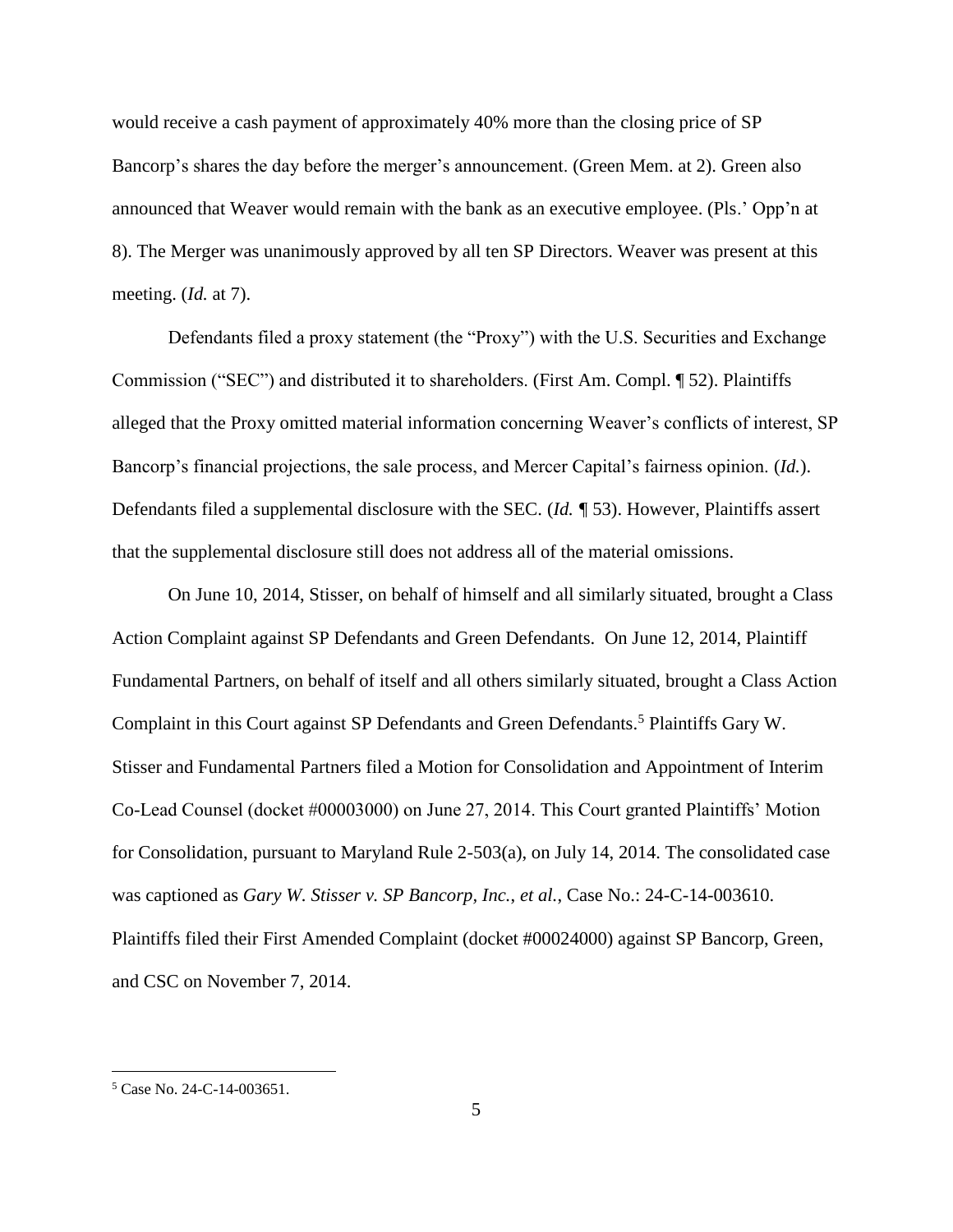The main thrust of Plaintiffs' First Amended Complaint is that Defendants' actions in causing SP Bancorp to enter into an agreement to be sold to Green for \$29.55 per share (the "Sale Agreement") constituted a breach of fiduciary duties. (First Am. Compl. ¶ 1). In support of its allegations, Plaintiffs claim that SP Directors had conflicts of interest which led them to be unable to fairly evaluate the Sale Agreement and that the SP Directors attempted to conceal material information from Plaintiffs and public shareholders in the proxy statement that was filed with the SEC. (*Id.* ¶¶ 54-62).

Plaintiffs bring a single complaint against Green for aiding and abetting the SP Directors' alleged breach of fiduciary duties. Plaintiffs allege that Green not only aided and abetted the breaches of fiduciary duties by the SP Directors, but Green actively sought to create the conflicts leading to the breaches of fiduciary duties. The First Amended Complaint alleges that Green: (1) promised Weaver employment at the newly merged bank; (2) discussed potential transactions with Weaver less than three years after SP Bancorp had converted from a mutually owned thrift; (3) purchased loans SP Bancorp had made to three of its directors; (4) did not inform SP Bancorp that CSC owned three percent of Green's equity; (5) negotiated deal protection and indemnity provisions in the Merger Agreement; (6) negotiated the acquisition of SP Bancorp with intent to exploit the SP Directors' conflicts of interest; (7) obligated SP Bancorp to pay a \$2 million termination fee under certain circumstances; and (8) agreed to indemnify the SP Directors for liability arising out of their wrongful conduct. (*Id.* ¶ 28).

Plaintiffs also institute a single complaint against CSC, asserting that CSC aided and abetted the SP Directors in the breaches of their fiduciary duties. (*Id.* ¶ 29). Specifically, Plaintiffs aver that CSC (1) deliberately failed to timely disclose its conflict of interest; (2)

6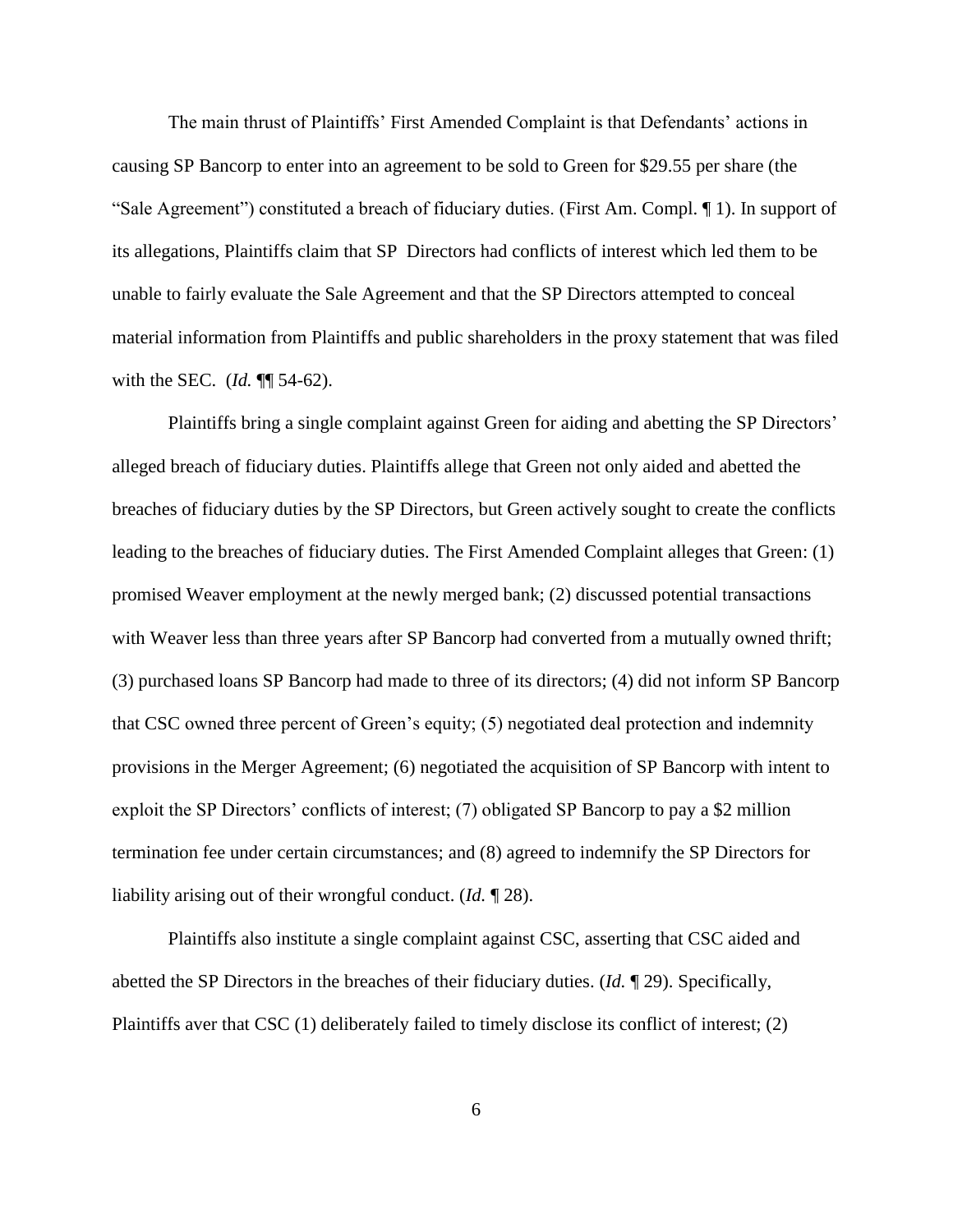favored a sale to Green in its own financial self-interest; (3) and deliberately concealed that Green was the bank in a presentation to the SP Board. (*Id.*).

Plaintiffs filed a Motion for a Preliminary Injunction on September 10, 2014 (docket #00015000), moving the Court to enjoin the consummation of the sale of SP Bancorp to Green. Green Defendants filed an Opposition to Plaintiffs' Motion for a Preliminary Injunction (docket #00015003) and SP Bancorp filed an Opposition (docket #00015002) on September 29, 2014. Subsequently, Green and SP Bancorp provided additional disclosures in the Proxy Statement. On October 10, 2014, this Court granted Plaintiffs' Motion to Withdraw their Motion for Preliminary Injunction (docket #00021000).

On October 17, 2014, SP Bancorp shareholders received \$29.55 per share in a merger of SP Bancorp into a subsidiary of Green. (SP Mem. at 1). The wholly-owned subsidiary, Defendant Searchlight Merger Sub, Inc., is a Maryland corporation, created for the purpose of closing the merger in Maryland. (First Am. Compl. ¶ 18; Pls.' Opp'n at 12). Approximately 75.8% of the shares were voted in favor of the merger. (Pls.' Opp'n at 11). On October 17, 2014, the parties filed the Articles of Merger with the Maryland Department of Assessment and Taxation. (*Id.* at 13).

SP Defendants filed a Motion to Dismiss for Lack of Personal Jurisdiction and/or Failure to State a Claim Which Relief can be Granted (docket #000031000) on December 19, 2014, asserting that Counts I (Breach of Fiduciary Duties), II (Aiding and Abetting the Breaches of Loyalty, Fair Dealing, and Due Care), and III (Claim for Failure to Disclose) of the First Amended Complaint should be dismissed because (1) the court lacked personal jurisdiction over the SP Directors and/or (2) the Complaint fails to state a claim upon which relief can be granted. (SP Mem. at 1). In its Opposition to Defendants' Motion to Dismiss, Plaintiffs assert that the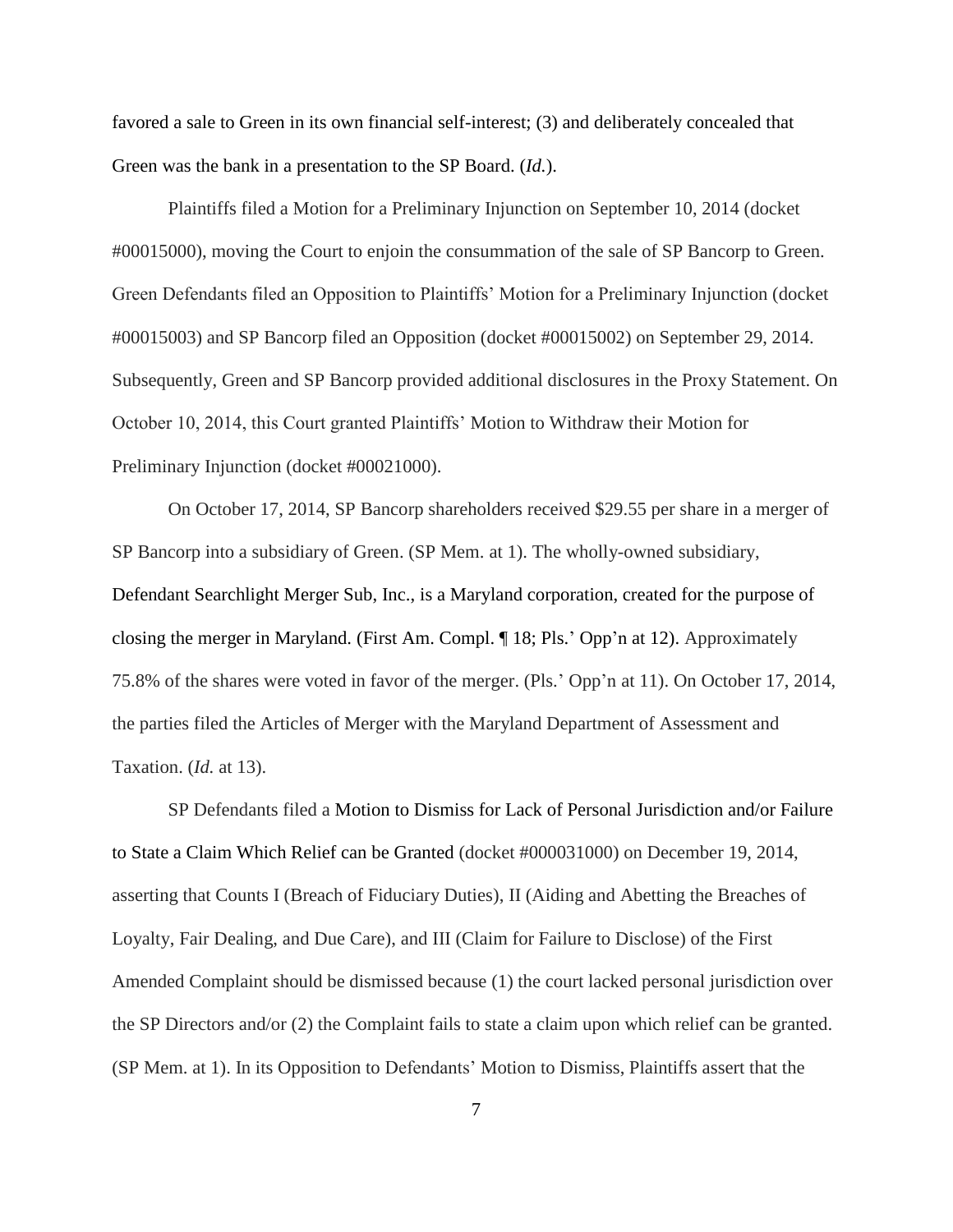Complaint states a legally cognizable claim against the Board, and, if that claim is proved, constitutes a breach of their fiduciary duties and entitle Plaintiffs to relief. (Pls.' Opp'n at 3). SP Defendants filed a Reply Memorandum to Plaintiff's Memorandum of Law in Opposition to Defendant's Motion to Dismiss (docket #00041001) on February 13, 2015.

Green Defendants filed a Motion to Dismiss the First Amended Consolidated Complaint (docket #00030000) on December 19, 2014. Green Defendants adopt and incorporate the SP Defendants' Motion, arguing that since the Complaint does not state any primary claim for breach of fiduciary duties against the SP Directors, then the claims that the Green Defendants aided and abetted a breach of fiduciary duty must fail. (Green Mem. at 3). Moreover, the Green Defendants contend that Green should be dismissed as the Court lacks personal jurisdiction over Green. (*Id.*). Additionally, Green Defendants assert that Plaintiffs do not make any allegations about Searchlight's conduct. (*Id.* at 4). In Plaintiffs' Opposition to Defendants' Motion to Dismiss, they argue that Green is subject to personal jurisdiction in Maryland, as Green "transacted business" in the State by acquiring SP and that its aiding and abetting claim is a tortious injury. (Pls.' Opp'n at 17). Green Defendants filed a Reply Memorandum of Law in Further Support of their Motion to Dismiss (docket #00042000) on February 13, 2015.

A hearing was held on this matter on March 27, 2015.

# **II. DISCUSSION AND ANALYSIS**

#### **A. Applicable Standard**

A motion to dismiss may be granted where the complaint fails to disclose, on its face, a legally sufficient cause of action. *Campbell v. Cushwa*, 133 Md. App. 519, 534 (2000). When considering a motion to dismiss, a court assumes the "well-pled facts in the complaint, and reasonable inferences drawn from them, in a light most favorable to the non-moving party."

8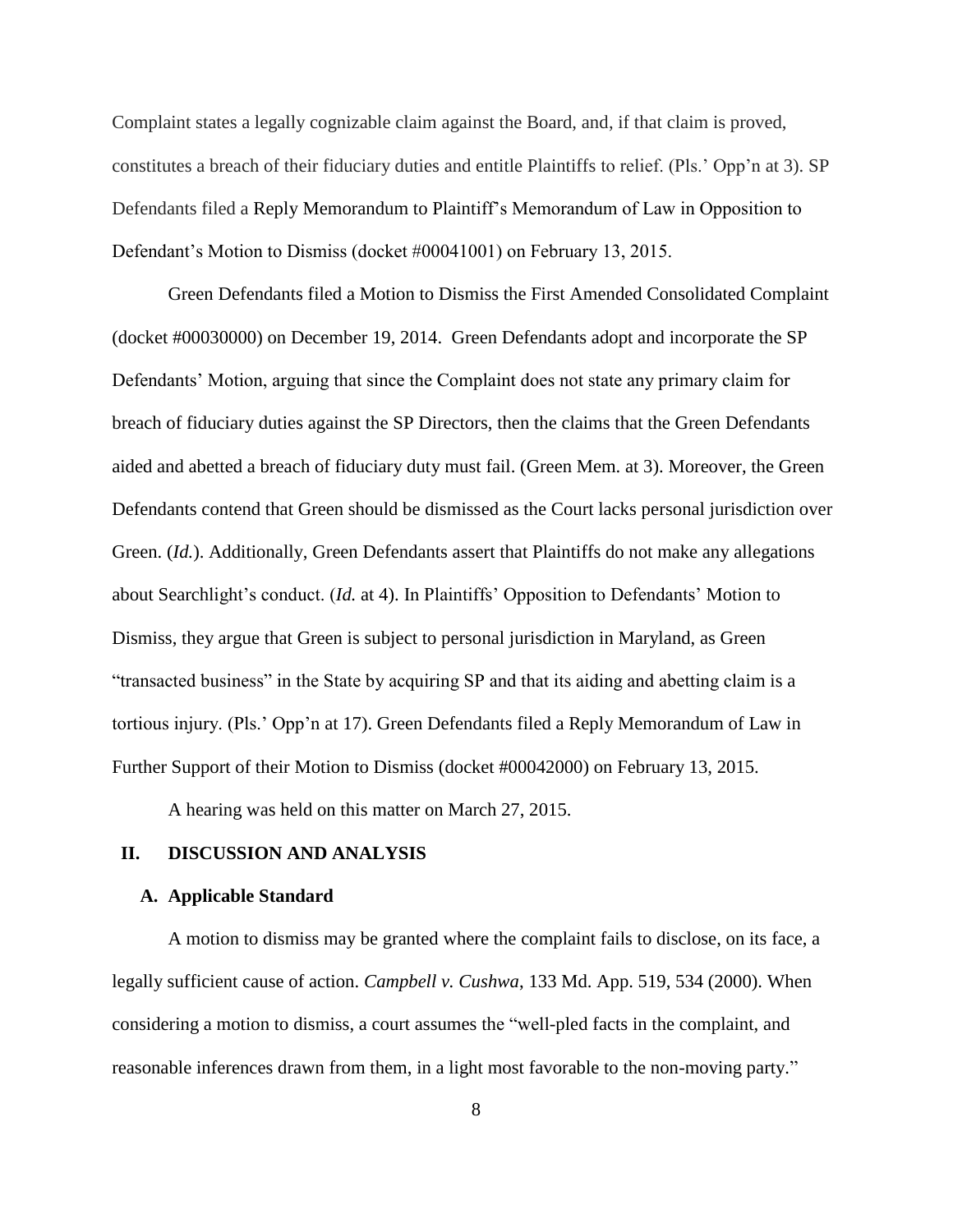*Converge Servs. Group, LLC v. Curran*, 383 Md. 462, 475 (2004); *accord RRC Northeast, LLC v. BAA Md., Inc.*, 413 Md. 638, 643 (2010). Indeed, "any ambiguity or uncertainty in the allegations bearing on whether the complaint states a cause of action must be construed against the pleader." *Figueiredo-Torres v. Nickel*, 321 Md. 642, 647 (1991) (quoting *Sharrow v. State Farm Mutual*, 306 Md. 754, 768-69 (1986)). As such, the facts that comprise the cause of action must be pleaded with sufficient specificity, and bald assertions and conclusory statements will not suffice. *Bobo v. State*, 346 Md. 706, 708 (1997); *Polek v. J.P. Morgan Chase Bank, N.A.*, 424 Md. 333, 350-51 (2012). A court should "order dismissal only if the allegations and permissible inferences, if true, would not afford relief to the plaintiff, i.e., the allegations do not state a cause of action for which relief may be granted." *RRC Northeast, LLC*, 413 Md. at 643; *see also Lloyd v. General Motors Corp.*, 397 Md. 108, 121 (Md. 2007).

A court looks solely at the four corners of the complaint and its incorporated supporting exhibits to determine whether the plaintiff has alleged facts to support the claims asserted therein. *D'Aoust v. Diamond*, 424 Md. 549, 572 (2012); *Converge Servs.*, 383 Md. at 475. New facts introduced by motions to dismiss are not to be considered. *D'Aoust*, 424 Md. at 572. The court is careful not to confuse the standard applicable herein with the standard applicable to a motion for summary judgment. Where, as here, a party has moved to dismiss a plaintiff's cause of action, this Court focuses its analysis not on whether either party is entitled to judgment as a matter of law, but rather on whether the plaintiff has alleged any facts sufficient to allege a cause of action. *Davis v. DiPino*, 337 Md. 642, 648 (1995); *Campbell*, 133 Md. App. at 534. In determining whether claims have been alleged upon which relief may be granted, "there is a big difference between that which is necessary to prove the commission of a tort and that which is necessary merely to allege its commission." *Lloyd*, 397 Md. at 121; *Sharrow,* 306 Md. at 770.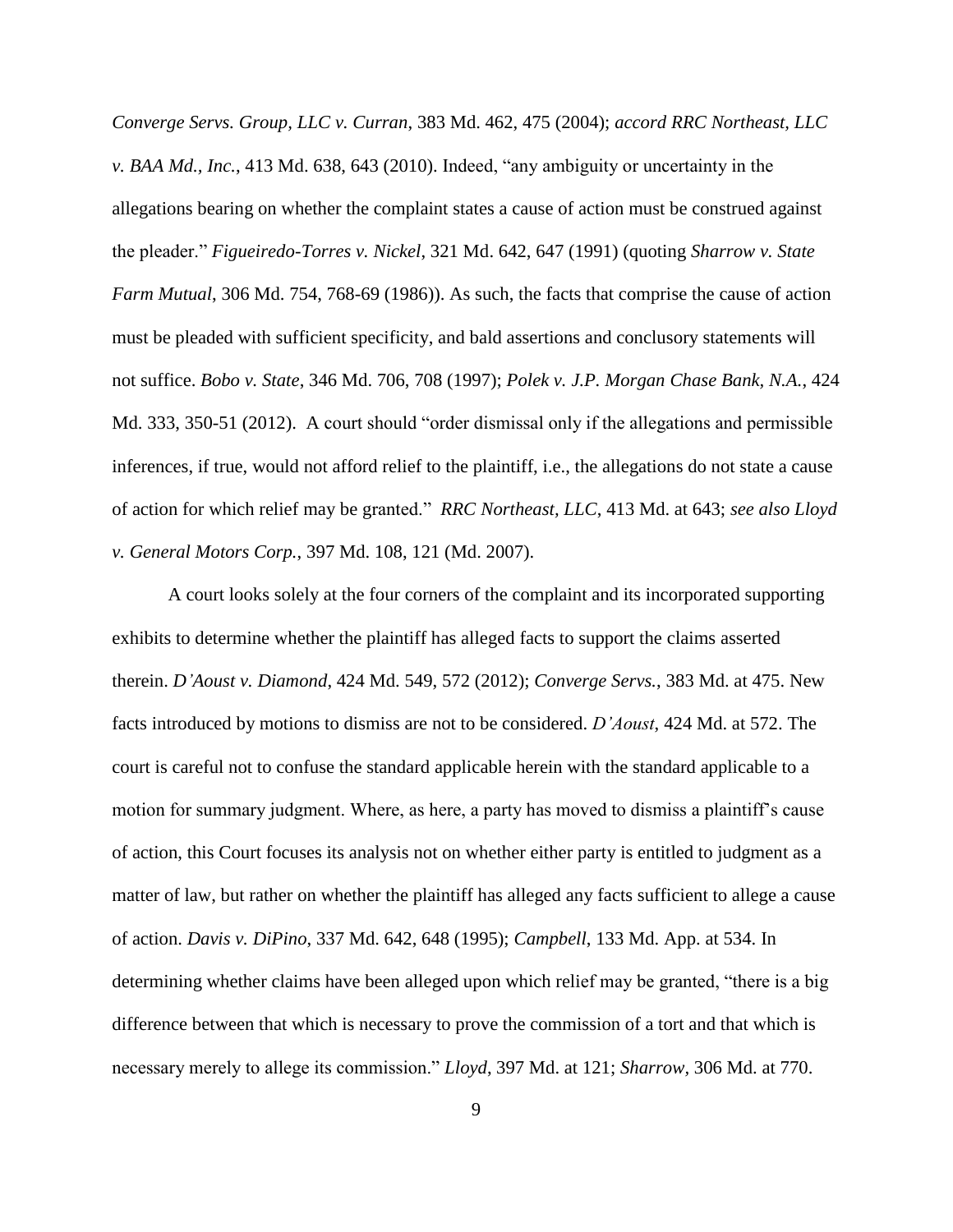If the basis for the motion to dismiss is a lack of jurisdiction, then either party may be entitled to limited discovery on that issue before any ruling on the motion. *Androutsos v. Fairfax Hosp.*, 323 Md. 634, 638-39 (1991). However, a trial court may grant motions to dismiss for lack of personal jurisdiction without permitting further discovery if there is a finding of a lack of personal jurisdiction. *See Beyond Sys., Inc. v. Realtime Gaming Holding Co.*, 388 Md. 1, 11 (2005) ("[W]e determine that the Circuit Court did not abuse its discretion in denying BSI's request for discovery."); *GiveForward, Inc. v. Hodges*, 2014 WL 2159322, \*5 (D. Md. May 22, 2014) (granting a motion to dismiss for lack of personal jurisdiction without permitting time for jurisdictional discovery, as the plaintiff "asserts that jurisdictional discovery would reveal additional contacts, but she does not specify in her allegations or even hint at what those additional contacts might be"). Here, Plaintiffs already have had the opportunity to conduct limited discovery, including taking the depositions of Weaver and the Chair of SP Bancorp's Board and reviewing Defendants' briefings on the preliminary injunction. Similar to the plaintiff in *GiveForward*, Plaintiffs have not provided any specific reasons how additional discovery would assist them in establishing personal jurisdiction.

#### **B. Personal Jurisdiction**

Pursuant to Maryland Rule 2-322(a), defendants to an action pending in Maryland may be dismissed on the ground that the courts of this state lack jurisdiction over them. As a threshold matter, the defense of personal jurisdiction must be raised "by motion to dismiss filed before the answer." Md. Rule 2-322(a). If the issue of jurisdiction over the person is not raised prior to the filing of an answer, the defense is waived. *Beyond Systems Inc. v. Secure Medical, Inc., et al.*, 168 Md. App. 186, 189 (2006). By both filing motions to dismiss, SP Defendants and Green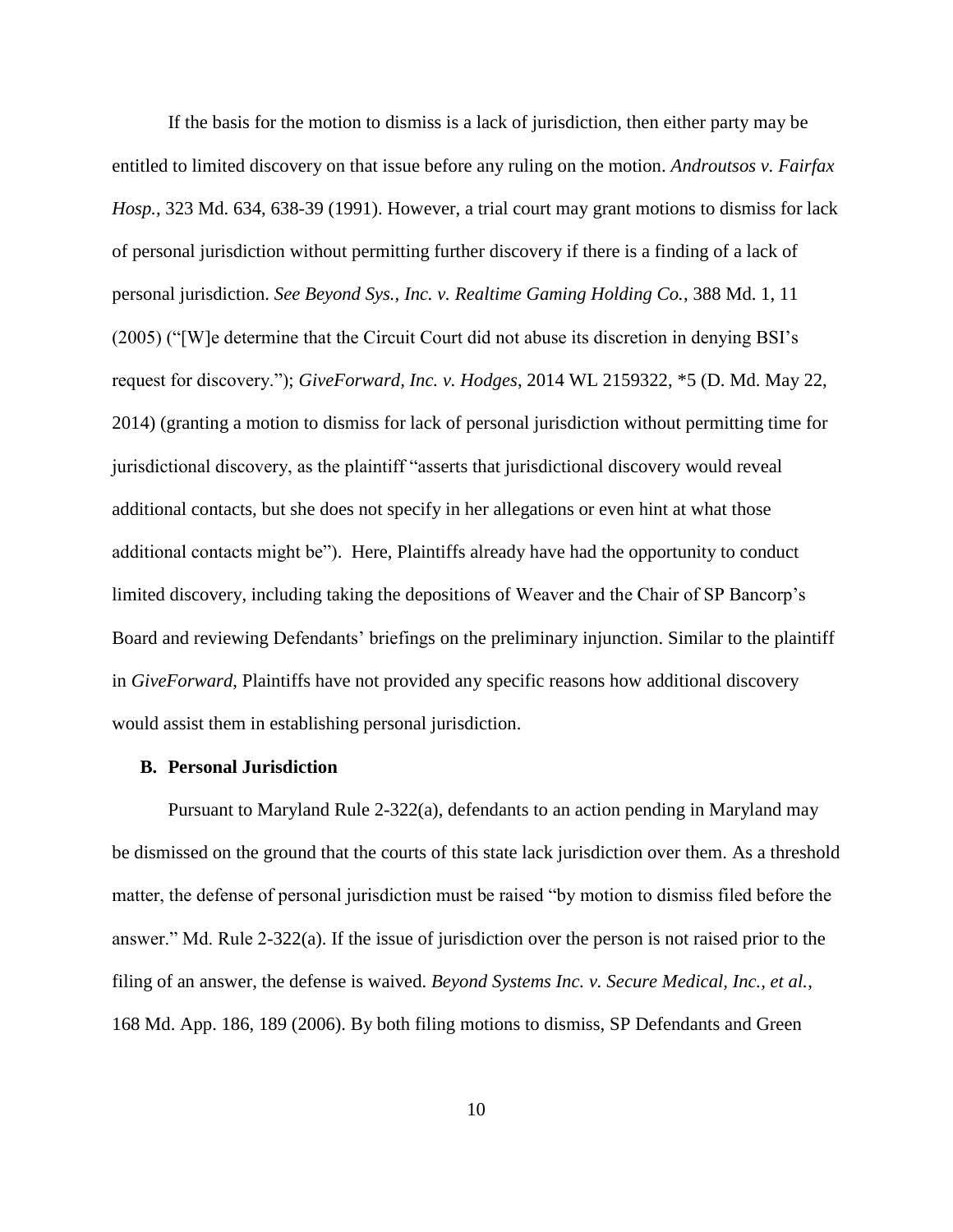Defendants have properly challenged whether they are subject to personal jurisdiction in Maryland.

Plaintiffs "carry the burden to establish the propriety of personal jurisdiction." *CSR, Ltd. v. Taylor*, 411 Md. 457, 467 n.2 (2009). Determining whether a Maryland court has jurisdiction over an out-of-state defendant requires dual considerations. *Id.* at 472. First, the plaintiff must show that the requirements of the Maryland long-arm statute are satisfied. *Id.* Second, the exercise of jurisdiction must comport with the requirements imposed by the Due Process Clause of the Fourteenth Amendment. *Id.* at 473. To satisfy the Due Process Clause, the out-of-state defendant must have established minimum contacts with the forum state such that haling him into the forum state comports with traditional notions of fair play and substantial justice. *Bond v. Messerman*, 391 Md. 706, 722 (2006); *International Shoe Co. v. Washington,* 326 U.S. 310, 316 (1945). Maryland courts "have consistently held that the purview of the long arm statute is coextensive with the limits of personal jurisdiction set by the due process clause of the Federal Constitution." *Beyond Systems*, 388 Md. at 15.

A party asserting personal jurisdiction must identify the specific Maryland statutory provision authorizing jurisdiction. *GiveForward,* 2014 WL 2159322, at \*4. The court is permitted to exercise personal jurisdiction over an out-of-state defendant only if the defendant's contacts with the state satisfy one of the six statutory requirements set forth in Maryland's long arm statute. In relevant part, to have personal jurisdiction here, the defendants must have transacted business or performed any character of work or service in Maryland or caused tortious injury in Maryland by an act or omission in the State. MD. CODE ANN., CTS. & JUD. PROC. § 6-  $103(b)(1)$ , (3).

11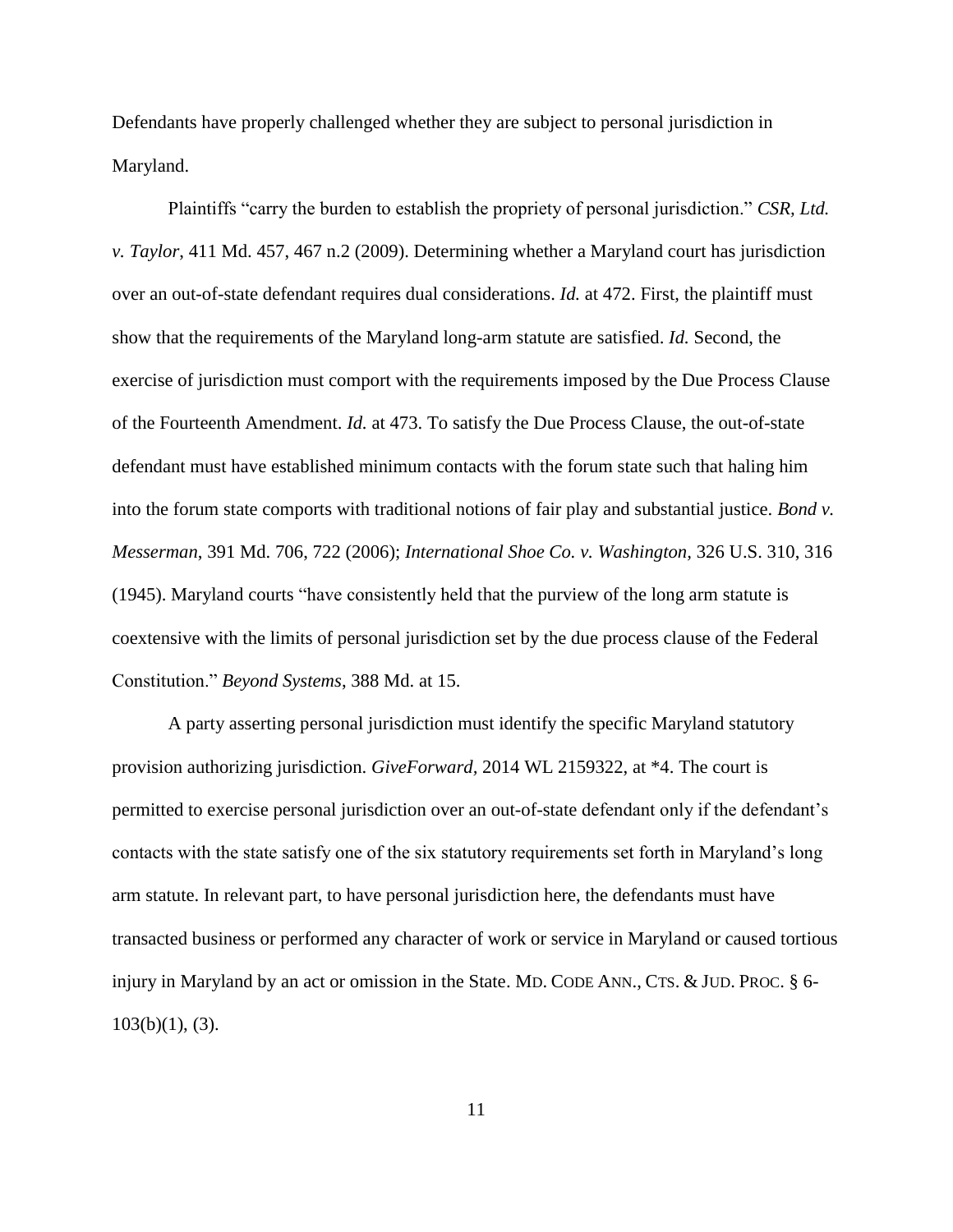"Transacting business" pursuant to  $\delta$  6-103(b)(1) requires action that culminates in purposeful activity in Maryland but does not require physical presence in the state. *GiveForward, Inc.,* 2014 WL 2159322 at \*4. Maryland courts have narrowly construed the phrase "transacting business"; for instance, significant negotiations or intentional advertising and selling in the forum state are considered "transacting business." *Aphena Pharama Solutions-Maryland LLC v. BioZone Labs., Inc.*, 912 F. Supp. 2d 309, 315 (D. Md. 2012). To confer personal jurisdiction under § 6-103(b)(3), both the tortious injury and tortious act must have occurred in Maryland. *GiveForward, Inc.,* 2014 WL 2159322 at \*5; *Music Makers Holdings, LLC v. Sarro*, 2010 WL 2807805 at \*4 (D. Md. July 15, 2010).

The substantiality of a defendant's contacts with the State of Maryland also dictates the breadth of jurisdiction that this Court may exercise over them. *See Presbyterian Univ. Hosp. v. Wilson*, 337 Md. 541, 550 (1995). A determination as to whether sufficient minimum contacts exist depends on the nature of the action brought and the nexus of the contacts to the subject matter of the action. *CSR*, 411 Md. at 476-77; *Camelback Ski Corp. v. Behning*, 312 Md. 330, 338 (1985). As such, the "minimum contacts" standard "is not susceptible of mechanical applications, and the facts of each case must be weighed." *CSR*, 411 Md. at 476. Specific jurisdiction exists "where the cause of action arises from, or is directly related to, the defendant's contacts with the forum state." *Id.* at 477. The Court of Appeals provided a three-prong inquiry to determine whether specific personal jurisdiction comports with due process:

[W]e consider (1) the extent to which the defendant has purposefully availed itself of the privilege of conducting activities in the State; (2) whether the plaintiffs' claims arise out of those activities dictated at the State; and (3) whether the exercise of personal jurisdiction would be constitutionally reasonable.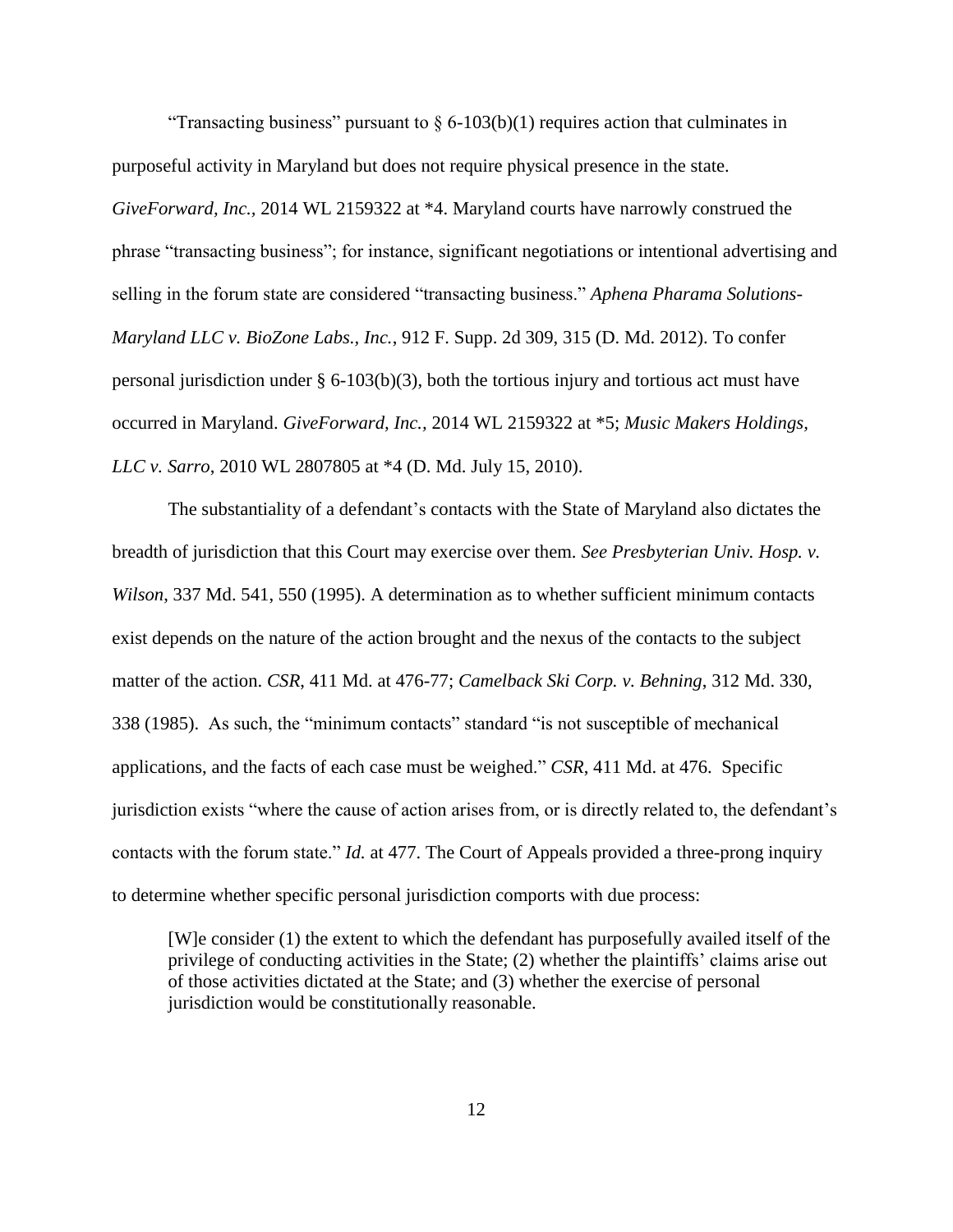*Id.* (quoting *Beyond Systems*, 388 Md. at 26); *see also Burger King Corp. v. Rudzewicz*, 471 U.S. 462, 472 (1985). General jurisdiction, on the other hand, does not require that the cause of action arise out of the defendant's contacts in the forum. *CSR*, 411 Md. at 477. Instead, the defendant's contacts must be continuous and systematic. *Id.* In sum, "general jurisdiction exists when a party has been doing business generally in the forum state, but the cause of action is not related to those contacts. Specific jurisdiction exists where the cause of action arose out of a party's contacts with the forum state." *McGann v. Wilson*, 117 Md. App. 595, 603 (1997). Plaintiffs have the burden of demonstrating that the defendants have established sufficient contacts with Maryland to be subject to either "general" or "specific" jurisdiction here. *See Jason Pharmaceuticals v. Jianas Bros. Packaging Co.,* 94 Md. App. 425, 430-31 (1993).

In the context of both specific and general personal jurisdiction, it is essential "that there be some act by which the defendant *purposefully avails* itself of the privilege of conducting activities within the forum State, thus invoking the benefits and protections of its laws." *CSR*, 411 Md. at 479 (quoting *Camelback Ski Corp. v. Behning*, 307 Md. 270, 277 (1986)). The absence of purposeful availment is an obstacle to whether the defendant's contacts with the forum amount to sufficient minimum contacts necessary for jurisdiction. *CSR*, 411 Md. at 479. The Supreme Court explained the rationale of "purposeful availment" in *Burger King*:

The "purposeful availment" requirement ensures that a defendant will not be haled into a jurisdiction solely as a result of "random," "fortuitous," or "attenuated" contacts, or of the "unilateral activity of another party or a third person." Jurisdiction is proper, however, where the contacts proximately result from actions by the defendant *himself* that create a "substantial connection" with the forum State. Thus where the defendant "deliberately" has engaged in significant activities within a State, or has created "continuing obligations" between himself and residents of the forum, he manifestly has availed himself of the privilege of conducting business there, and because his activities are shielded by "the benefits and protections" of the forum's laws it is presumptively not unreasonable to require him to submit to the burdens of litigation in that forum as well.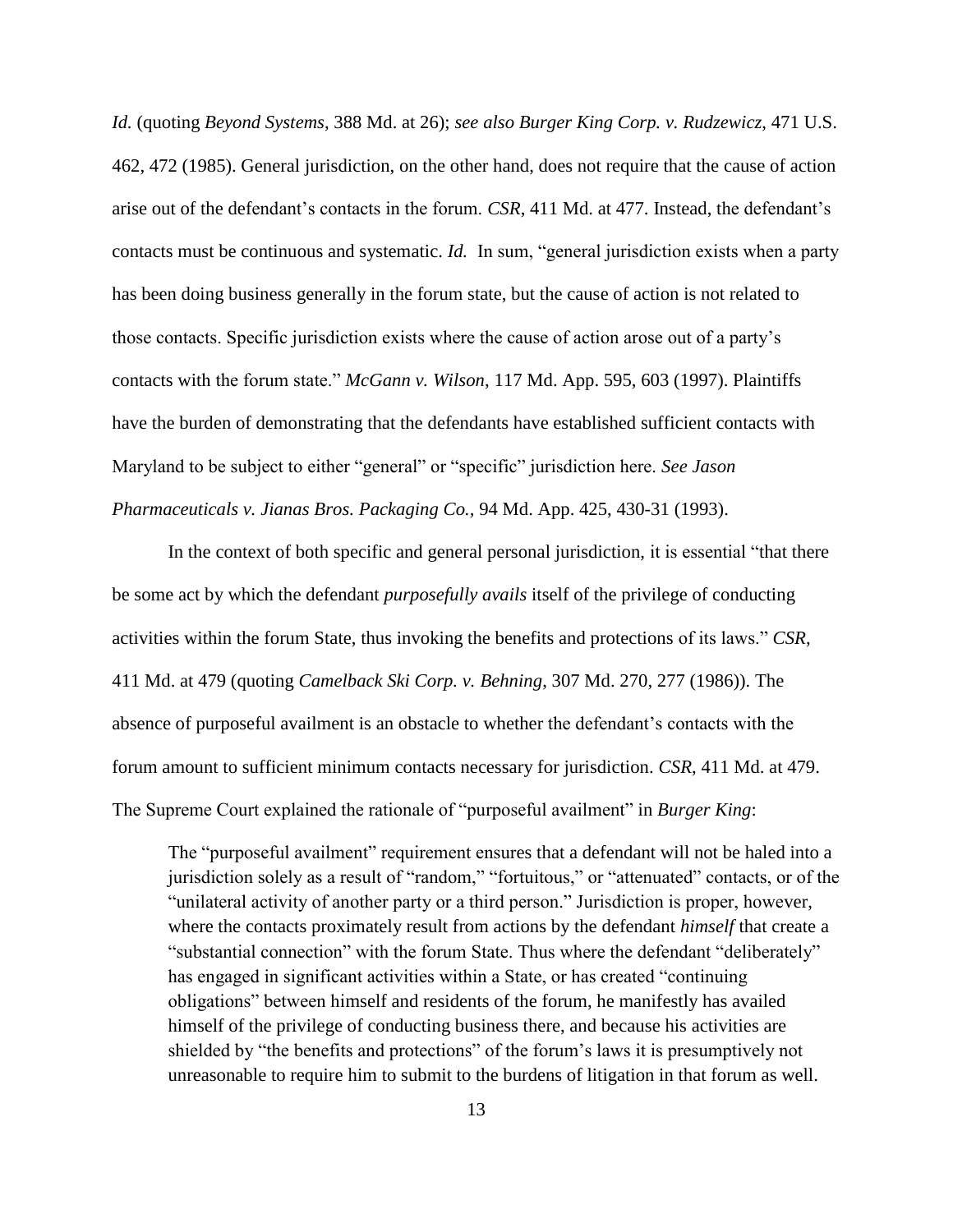471 U.S. at 475-76 (internal citations omitted). Mere residency of a party to the contract is not alone sufficient for a state to assert jurisdiction, nor are telephone calls and correspondence from the plaintiff in the forum state sufficient on their own. *See Waldron v. Atradius Collections, Inc.*, 2010 WL 2367392, at \*2 (D. Md. July 9, 2010) (finding that personal jurisdiction was not established because the crux of the case concerned breaches of the contract that occurred in Illinois, despite the fact that the defendant entered a contract with a Maryland resident which required the plaintiff to perform part of his services in Maryland). In *Ellicott Mach. Corp., Inc. v. John Holland Party Ltd.*, the only contact a private Australian corporation had with Maryland resulted from a single, short-term contract executed in Maryland, though the contract was performed in Australia. 995 F.2d 474 (4th Cir. 1993). The court held that while the defendant purposefully pursued the contract, it is a fairly insubstantial contact. *Id.* at 479. The Fourth Circuit further determined that the exercise of personal jurisdiction did not satisfy due process. *Id.* Additionally, it is well established in Maryland that the cause of action must arise from the contacts. *Talegen Corp. v. Signet Leasing and Financial Corp.*, 104 Md. App. 663, 672 (1995). The *Talegen* court held that the cause of action did not arise out of the mailing of substantial rental payments to Maryland, but instead arose from the defendant's alleged breach of the notice provision in the Master Lease that required defendant to provide the assignee with notice of the termination. *Id.* at 674. As such, the court concluded that defendant had not purposefully availed itself of the privilege of conducting activities in Maryland by mailing the payments to Maryland.

For the reasons articulated herein, Plaintiffs have shown that SP Bancorp and Searchlight are subject to personal jurisdiction in Maryland, but have failed to meet their burden of demonstrating that the SP Directors and Green have established sufficient contacts with this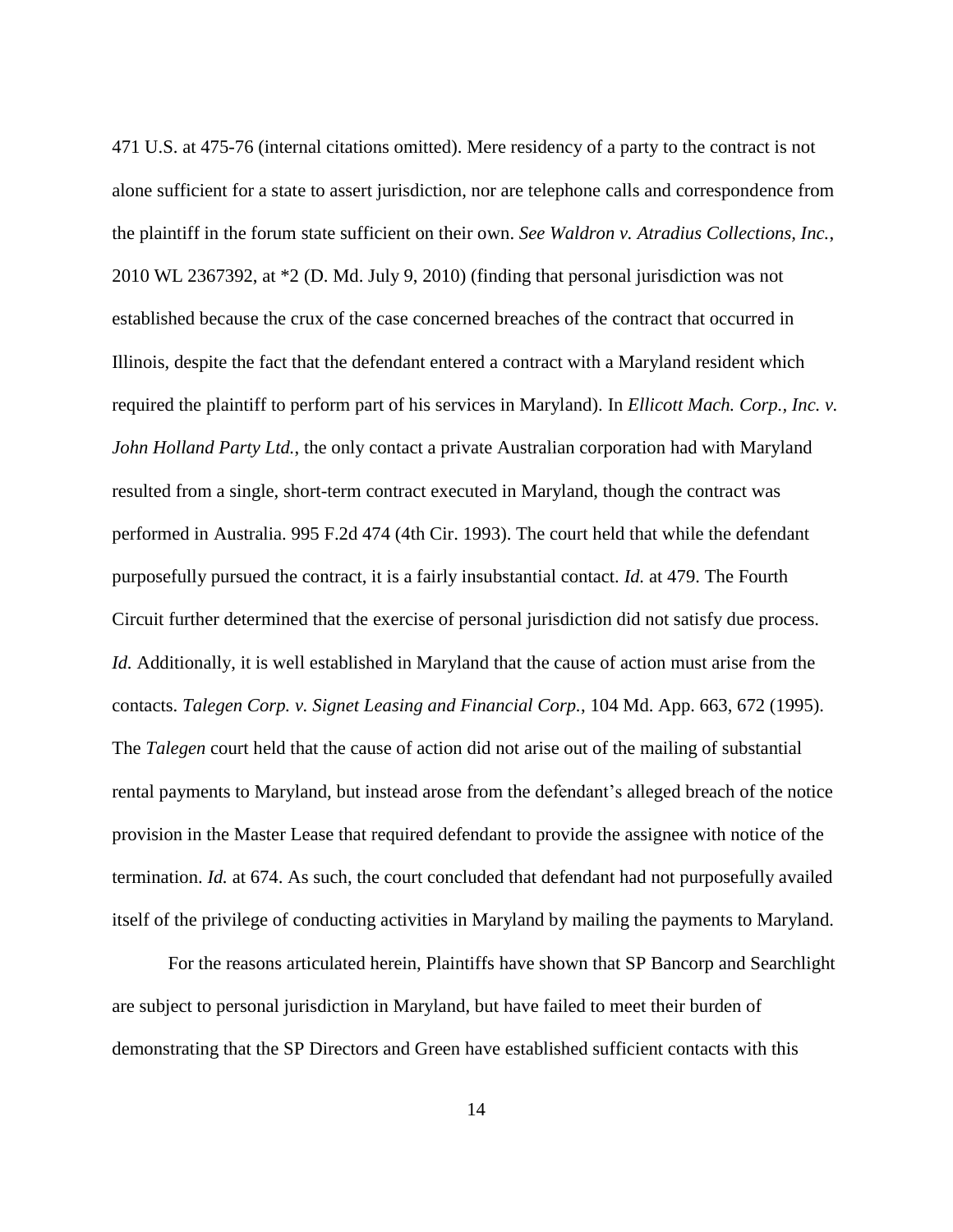State to be subject to either "general" or "specific" jurisdiction. Plaintiffs avow that only specific jurisdiction exists as to SP Directors and Green.

#### **i. Personal Jurisdiction over SP Bancorp and Searchlight**

"A court may exercise personal jurisdiction as to any cause of action over a person…organized under the laws of…the State." MD. CODE ANN., CTS. & JUD. PROC. § 6- 102(a). Both SP Bancorp and Searchlight were organized under the laws of Maryland. (First Am. Compl. ¶¶ 6, 18; Green Mem. at 3). Neither SP Bancorp nor Searchlight denies that Maryland has personal jurisdiction over them. As such, this Court finds that Plaintiffs have met their burden of showing that SP Bancorp and Searchlight are subject to personal jurisdiction in Maryland.

## **ii. Personal Jurisdiction over Green Defendants**

Plaintiffs have failed to show a "substantial connection" between Green and Maryland, as they have not demonstrated that Green engaged in "significant activities" or "created continuing obligations" in Maryland. There is no general jurisdiction, as the only possible connection with Maryland is through Green's subsidiary, Searchlight, which is incorporated in Maryland. The Supreme Court held in *Goodyear Dunlop Tires Operations, S.A. v. Brown* that a court may assert general jurisdiction over an out-of-state corporation "when their affiliations with the state are so 'continuous and systematic' as to render them essentially at home in the forum State." 131 S. Ct. 2846, 2851 (2011). *See also Daimler AG v. Bauman*, 134 S. Ct. 746 (2014) (holding that a party cannot assert general jurisdiction over a parent corporation based solely on the presence of its subsidiary in the State); *Cutcher v. Midland Funding, LLC*, 2014 WL 2109916 (D. Md. May 19, 2014) (holding that the case should be transferred as the company was not "at home" in Maryland despite having an office in Baltimore with Maryland employees). Here, there is no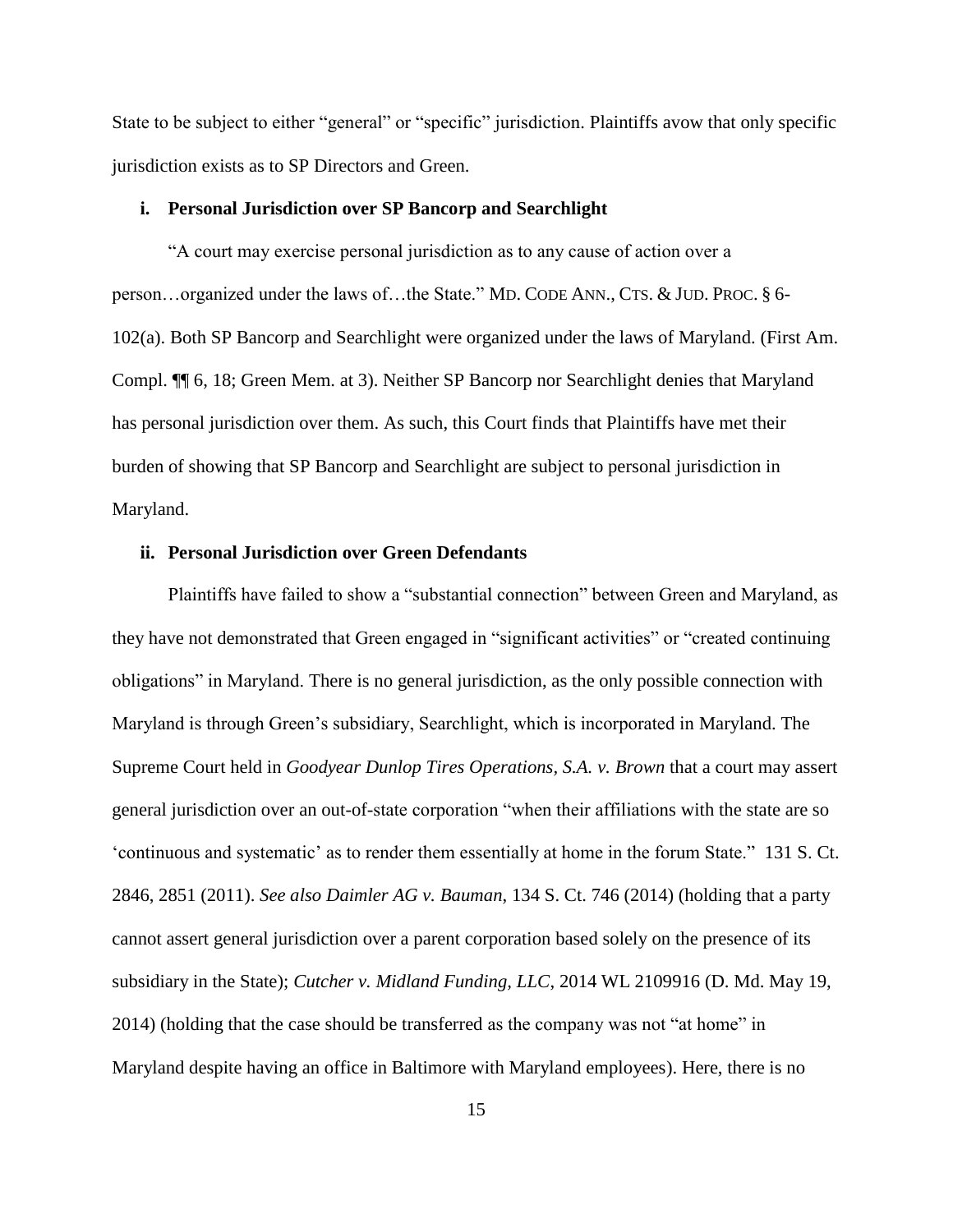dispute that Green is not required to submit to general jurisdiction in Maryland, given that its only tie to Maryland is the presence of its subsidiary, Searchlight, in the State.

Plaintiffs rely on *Vitro Elecs., Div. of Vitro Corp. of Am. v. Milgray Elecs., Inc.*, 255 Md. 498 (1969), for the proposition that filing articles of merger in Maryland is a "purposeful tortious act" under the Maryland long-arm statute. (Pls.' Opp'n at 18 n.17). In *Vitro*, the Court of Appeals examined whether the defendant committed a purposeful tortious act in Maryland when it exercised a certificate of compliance in the State. 255 Md. at 506. The Court held that if the execution of the certificate took place in Maryland or its delivery of the certificate to another corporation took place in Maryland, then "such action would have constituted a purposeful act within the State and an act which could have, *if the certificate had been fraudulently or negligently executed*, caused tortious injury" to the plaintiff. *Id.* (emphasis added). The matter was remanded to determine the place of the certificate's execution and the manner under which it was transmitted. *Id.* The holding in *Vitro* indicates that there may have been tortious injury in Maryland if the certificate of compliance was fraudulently or negligently executed. The case at bar is distinguishable from *Vitro* because, here, the filing of the articles of merger, which incorporated Searchlight, was not central to the case. The crucial issue in this case surrounds whether there were breaches in fiduciary duties and/or aiding and abetting such alleged breaches in the execution of the Merger Agreement between SP Bancorp and Green. The incorporation of Searchlight was not a part of this Merger Agreement. Indeed, Searchlight did not exist until after the parties agreed to the Merger. (Green Mem. at 11). In *Vitro*, on the other hand, the certificate of compliance, and whether it was fraudulently executed, was key to the plaintiff's case. Therefore, the filing of the articles of merger in Maryland was not a tortious act, and there was no injury in Maryland.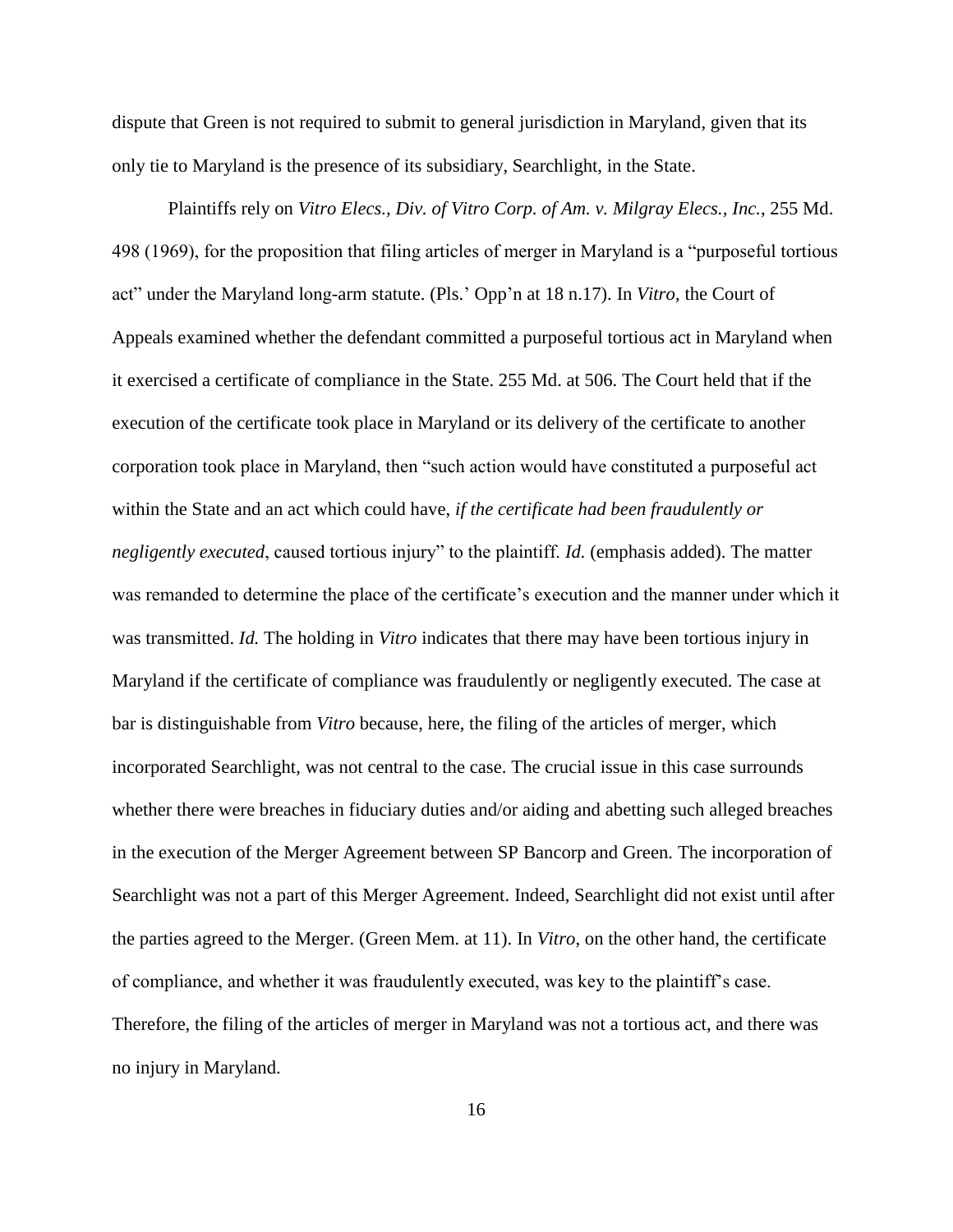Moreover, even if the filing of the articles of merger was alone sufficient to be tortious action under § 6-103(b)(3), which it is not, Plaintiffs have failed to demonstrate how the incorporation of Searchlight caused tortious injury in Maryland. Section 6-103(b)(3) "require[s] that both the tortious injury and the tortious act must have occurred in Maryland." *GiveForward*, 2014 WL 2159322; *see also Dring v. Sullivan*, 423 F.Supp.2d 540, 546 (D. Md. 2006). In *GiveForward*, the Court held that while the defendant filed the declaratory judgment action in Maryland, plaintiff failed to show that the defendants committed any acts while in Maryland that caused tortious injury in the State; therefore, the plaintiff had not met its burden of showing that § 6-103(b)(3) was applicable. 2014 WL 2159322 at \*5. Here, Plaintiffs have not shown any action that Green took in Maryland that caused injury in the State.

Plaintiffs assert that filing the articles of merger and incorporating Searchlight in Maryland demonstrate that Green purposefully availed itself, as it chose to incorporate in Maryland, as opposed to incorporating in any other state. However, Green did not "invoke" the benefits and protections of Maryland law. Green and SP Bancorp determined that the Merger Agreement would be governed by Delaware law and disputes would be exclusive subject to the jurisdiction of Delaware courts. (Green Mem. at 10). Additionally, all of Green's offices and branches were located in Kentucky and Texas; Green did not solicit business in Maryland; and none of the business operations that Green purchased in the Merger were located in Maryland. (*Id.*). Moreover, Green asserts that its conduct was not "directed at" or "intended to have its primary effect" in Maryland. (*Id.*). Green was not soliciting business or purchasing business operations in Maryland nor was it deriving benefits from the State. Even if some effect may be felt in Maryland given that SP Bancorp and Searchlight were incorporated there, courts have consistently found that such an "effect" is generally not consistent for a showing for a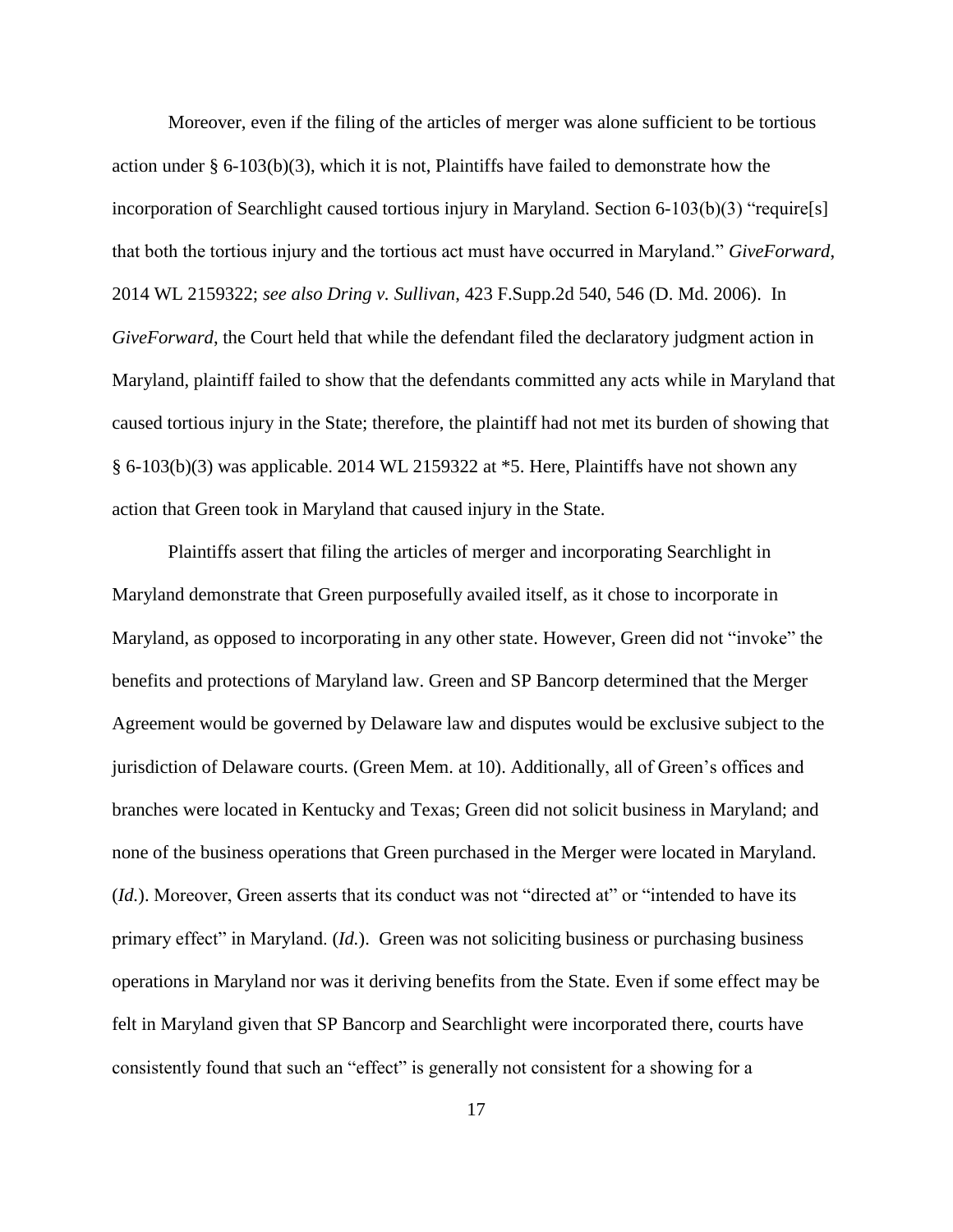"substantial connection" with Maryland. *See, e.g.*, *Bond*, 391 Md. at 730 ("The U.S. Supreme Court in *Burger King Corp.* made clear that the 'effect of the injury' analysis 'is not a sufficient benchmark for exercising personal jurisdiction.'").

Plaintiffs argue that forming a Maryland corporation to acquire another Maryland corporation and consummating the merger is a "significant activity." Green argues that case law demonstrates that far more is needed to reach the "significant activity" threshold than merely forming a subsidiary. *See, e.g., Vitro*, 255 Md. at 502. Plaintiffs have provided no support for their argument that forming a subsidiary is a "significant activity" that supports long arm jurisdiction. Green has not engaged in "significant activities" or "created continuing obligations" in Maryland. Green is incorporated in Texas and has its headquarters in Houston. All of its branches are in Texas, except a branch in Kentucky which was established subsequent to the Merger. Green has no local offices in Maryland nor does it conduct, transact, or solicit business in Maryland. Furthermore, it has no employees, addresses, telephone numbers, or agents for service of process in Maryland. No merger negotiations occurred in Maryland, and all of the meetings between Green and SP Bancorp occurred in Texas, except for negotiations by counsel in New York.

Plaintiffs provide no support for an allegation that there was a principal-agent relationship between Green and Searchlight. An out-of-state parent corporation is not subject to the jurisdiction of the forum state merely because it has a subsidiary present or doing business in that State. *See Debt Relief Network, Inc. v. Fewster*, 367 F. Supp. 2d 827, 830 (D. Md. 2005) ("[T]he mere existence of a parent-subsidiary relationship is not sufficient to warrant the assertion of jurisdiction over the foreign parent."); *Vitro*, 255 Md. at 504 (rejecting the attempt to "construe the relationship between the [parent and subsidiary] as that of principal and agent").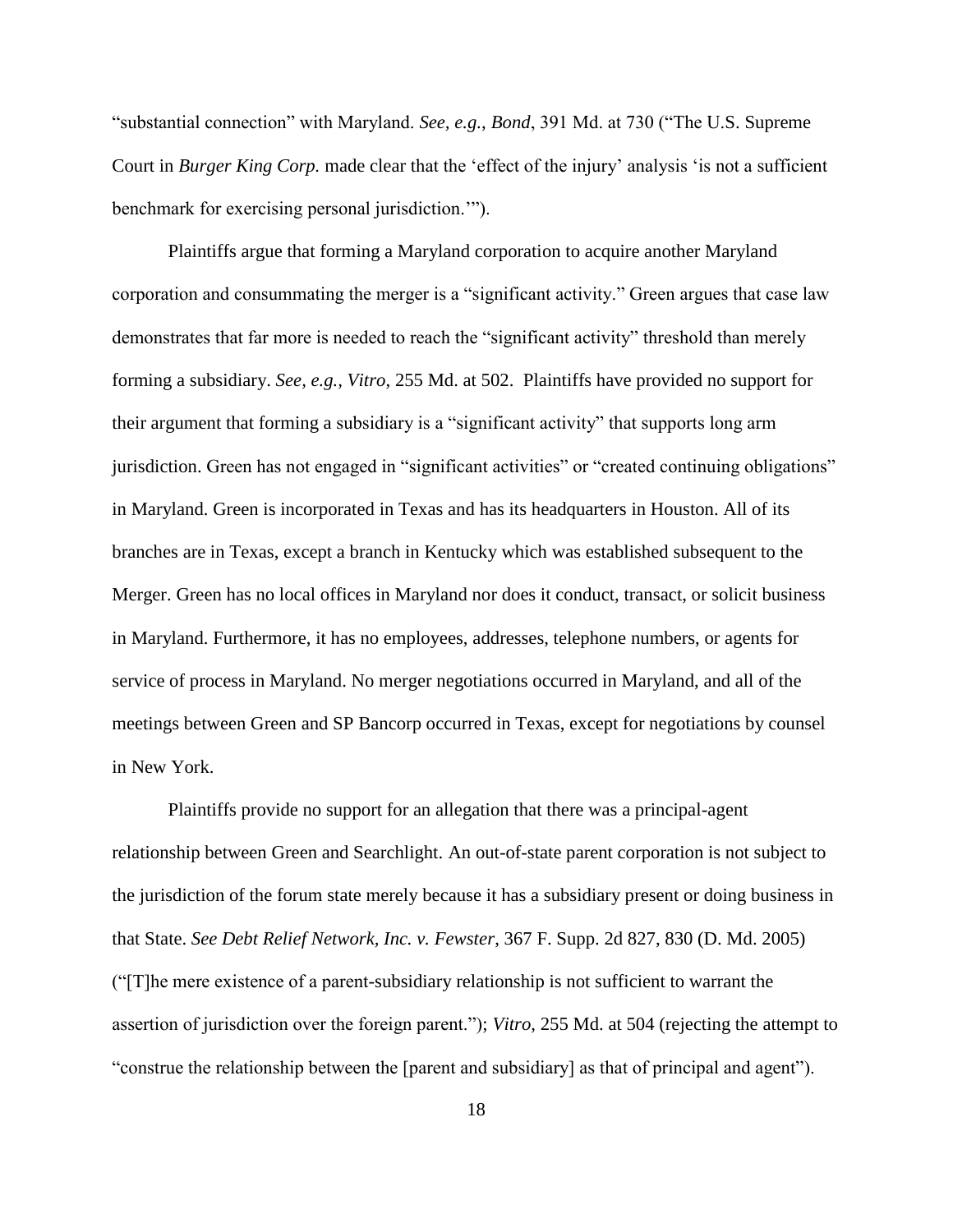However, if a subsidiary is the "alter ego" of its parent corporation, to the extent that the parent corporation's domination and control renders the subsidiary a mere instrumentality of the parent, then the parent corporation may be held to be doing business within the State. *Debt Relief*, 367 F. Supp. 2d at 829-30. Forming a corporation for a particular purpose does not make the subsidiary an agent of the parent. Though the Plaintiffs vaguely allude that there may have been an alter ego relationship between Green and Searchlight, they do not provide any allegations in their First Amended Complaint to support this assertion.

For the reasons stated, Maryland has neither general nor specific jurisdiction over Green, and Green is therefore dismissed for lack of personal jurisdiction.

## **iii. Personal Jurisdiction over SP Directors**

There is no dispute that SP Directors are not subject to general jurisdiction. There are no allegations that the SP Directors had continuous and systematic contacts with Maryland. *See CSR*, 411 Md. at 476. Furthermore, the SP Directors do not regularly conduct or solicit business in the State, there is no persistent course of conduct, and there is no evidence that they derive substantial revenue from any goods or services used or consumed in Maryland. Accordingly, this Court turns to the determination of whether SP Directors are subject to personal jurisdiction in Maryland as a result of any specific contacts with this State.

In considering whether specific jurisdiction exists, as discussed *supra*, this Court examines three factors: (1) the extent that the Defendants purposefully availed themselves of conducting activities in Maryland; (2) whether Plaintiffs' claims arise out of those activities directed at Maryland; and (3) whether an exercise of personal jurisdiction is constitutionally reasonable. *Beyond Systems*, 388 Md. at 26.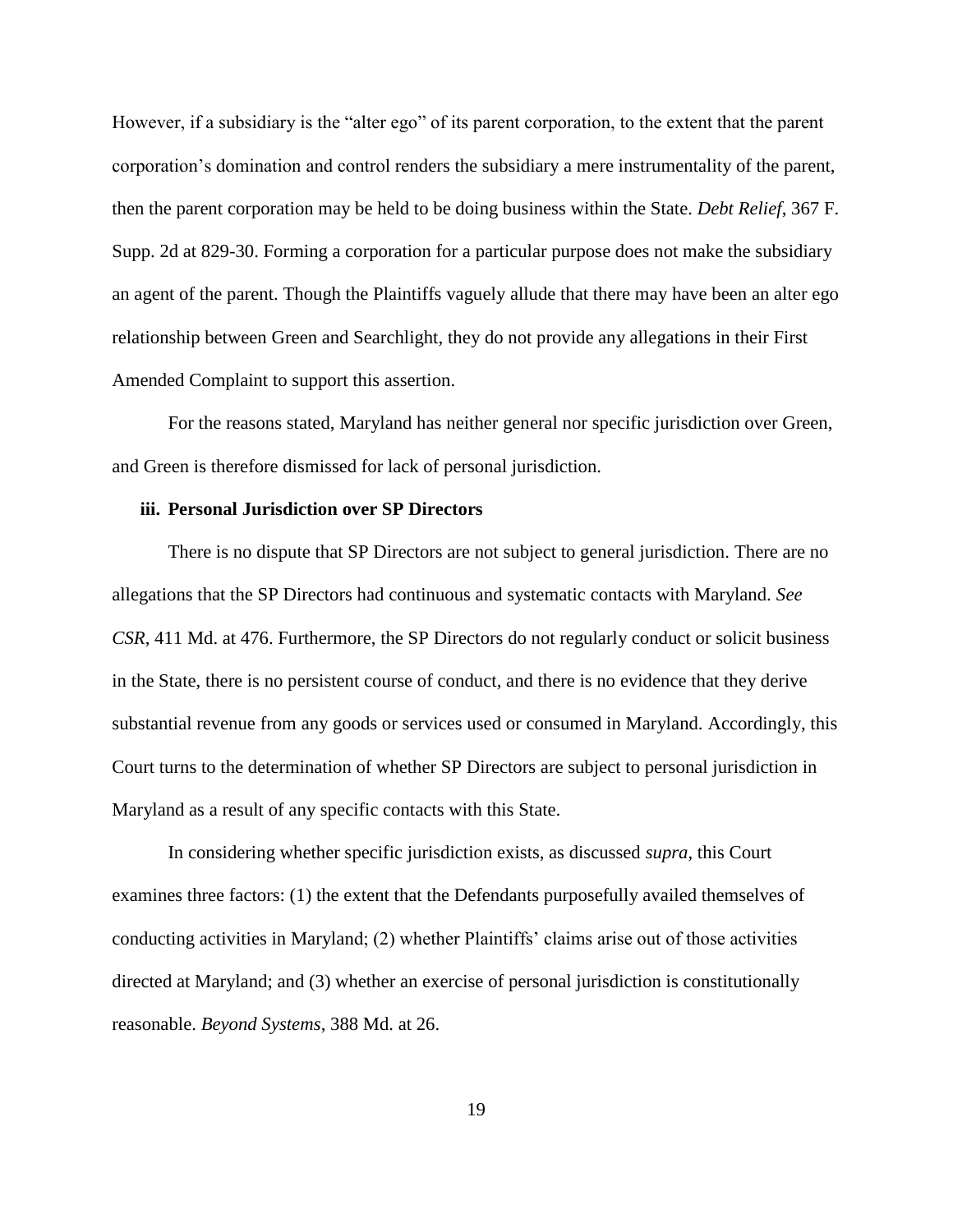Plaintiffs concede that merely being a director of a Maryland corporation is not enough to be subject to personal jurisdiction. However, Plaintiffs posit that the SP Directors are subject to personal jurisdiction as they transacted business and caused tortious injury in Maryland. *See* MD. CODE ANN., CTS.  $&$  JUD. PROC.  $\S$  6-103(b)(1), (3). Plaintiffs assert that the SP Directors "transacted business in this state" by causing the merger between SP Bancorp and Searchlight to be consummated in Maryland with the filing of the Articles of Merger with the Maryland Department of Assessments and Taxation. (Pls.' Opp'n at 14). Plaintiffs have provided no support for its assertion that filing Articles of Merger in Maryland is considered transacting business in Maryland. Plaintiffs also contend that  $\S 6{\text -}103(b)(3)$  provides jurisdiction as the Directors' alleged breaches of their fiduciary duties constitute a tort and that tort was complete when the merger was consummated in Maryland.

Generally, the fact that a corporation is doing business in a state is not sufficient to establish *in personam* jurisdiction over the corporation's directors, officers, and agents, as they have not "purposefully availed" themselves of the privilege of conducting activities in the forum state and have no reason to think they will be haled before a court in the forum state. *See Topik v. Catalyst Research Corp.*, 339 F.Supp. 1102, 1107 (1972); *Shaffer v. Heitner*, 433 U.S. 186, 216 (1977) (stating that it strains reason to suggest that anyone buying securities in a corporation formed in Delaware impliedly consents to be subject to Delaware's jurisdiction). The *Shaffer*  Court determined that the defendants had not purposefully availed themselves of the privilege of conducting activities in Delaware and that they had no reason to expect to be haled into court in Delaware. 433 U.S. at 216. Following the *Shaffer* decision, Delaware enacted a statute that provided that non-resident directors of a corporation chartered in Delaware were subject to personal jurisdiction in Delaware. *See* 10 Del. Code Ann., § 3114 (1977).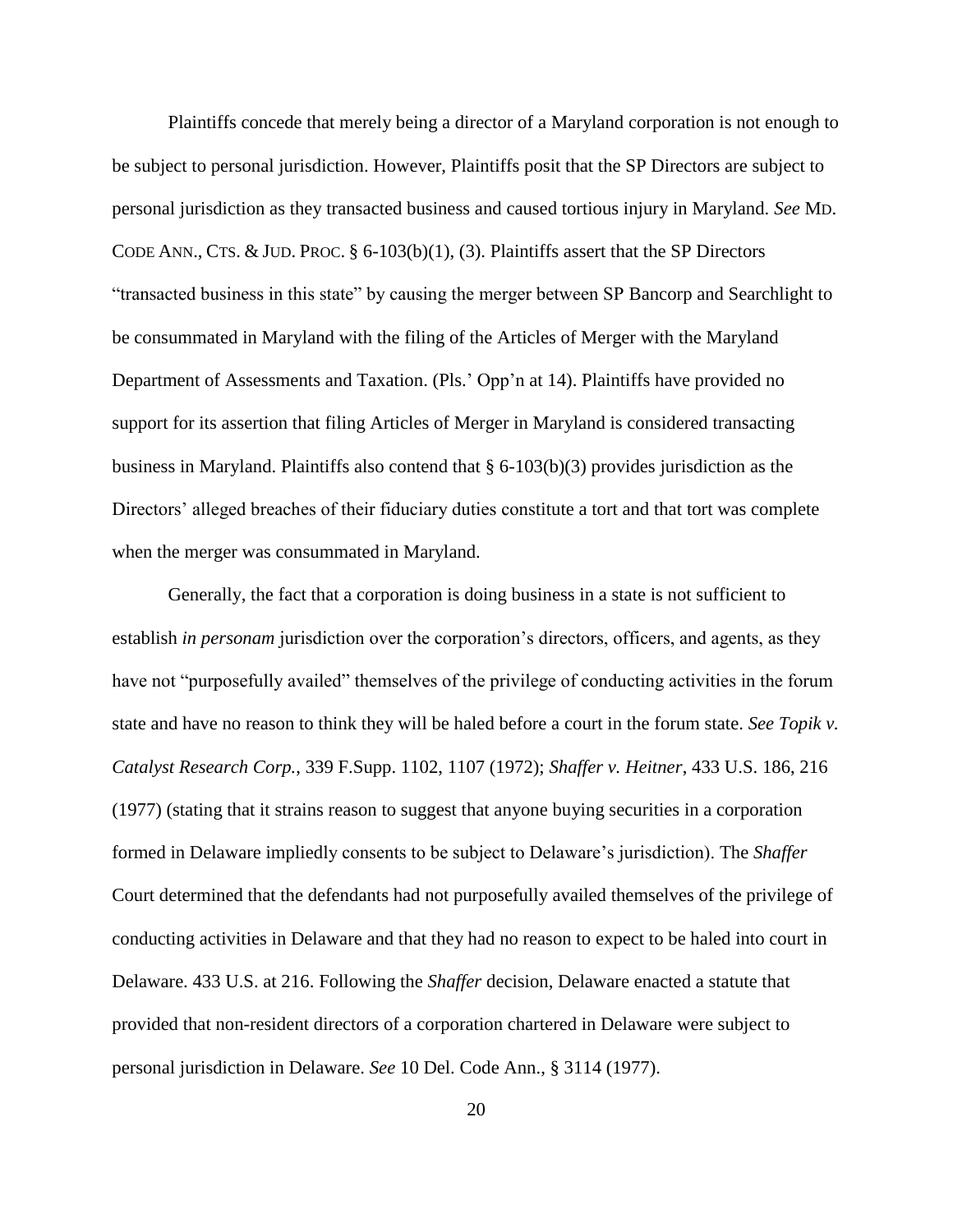In *American Freedom Train Found. v. Spurney*, the court held that the only conduct occurring in Massachusetts related to the antitrust violations was defendants' acceptance of positions as officers and directors of a Massachusetts corporation. 747 F.2d 1069, 1074 (1st Cir. 1984). Citing to *Shaffer*, the Court held that acceptance of these positions alone "falls far short of that necessary to give rise to plaintiff's cause of action." *Id.* The Court reasoned that it was "significant that Massachusetts, unlike some states, has not enacted a statute that treats acceptance of a directorship as consent to jurisdiction in the state of incorporation." *Id. See also Behm v. John Nuveen & Co.*, 555 N.W.2d 301 (Minn. Ct. App. 1996) (holding that since Minnesota does not have a similar jurisdictional statute as the one enacted in Delaware after *Shaffer*, "the non-resident directors and officers cannot fairly be held to have consented to personal jurisdiction in Minnesota courts"). Similar to Massachusetts and Minnesota, Maryland has no such statute.

A court may still find that having directors defend a suit in Maryland is not a violation of due process of law. In *Topik*, for instance, the court determined that the directors' annual trips to Maryland to attend meetings established certain minimum contacts such that maintenance of the suit did not violate due process. 339 F. Supp. at 1107. However, unlike in *Topik*, the SP Directors do not have sufficient minimum contacts with Maryland. None of the SP Directors resided in Maryland at the time of this action. All of its directors and shareholder meetings occurred in Texas and the negotiations of the Merger Agreement occurred in Texas.

Plaintiffs rely on *Sleph v. Radtke*, 76 Md. App. 418 (1988), to support their argument that the resolution of the SP Board approving the merger and authorizing the filing of the Articles of Merger is considered "transacting business" pursuant to  $\S 6-103(b)(1)$ . (Pls.' Opp'n at 15). However, this case is distinguishable in that the court in *Sleph* focused on the actions that five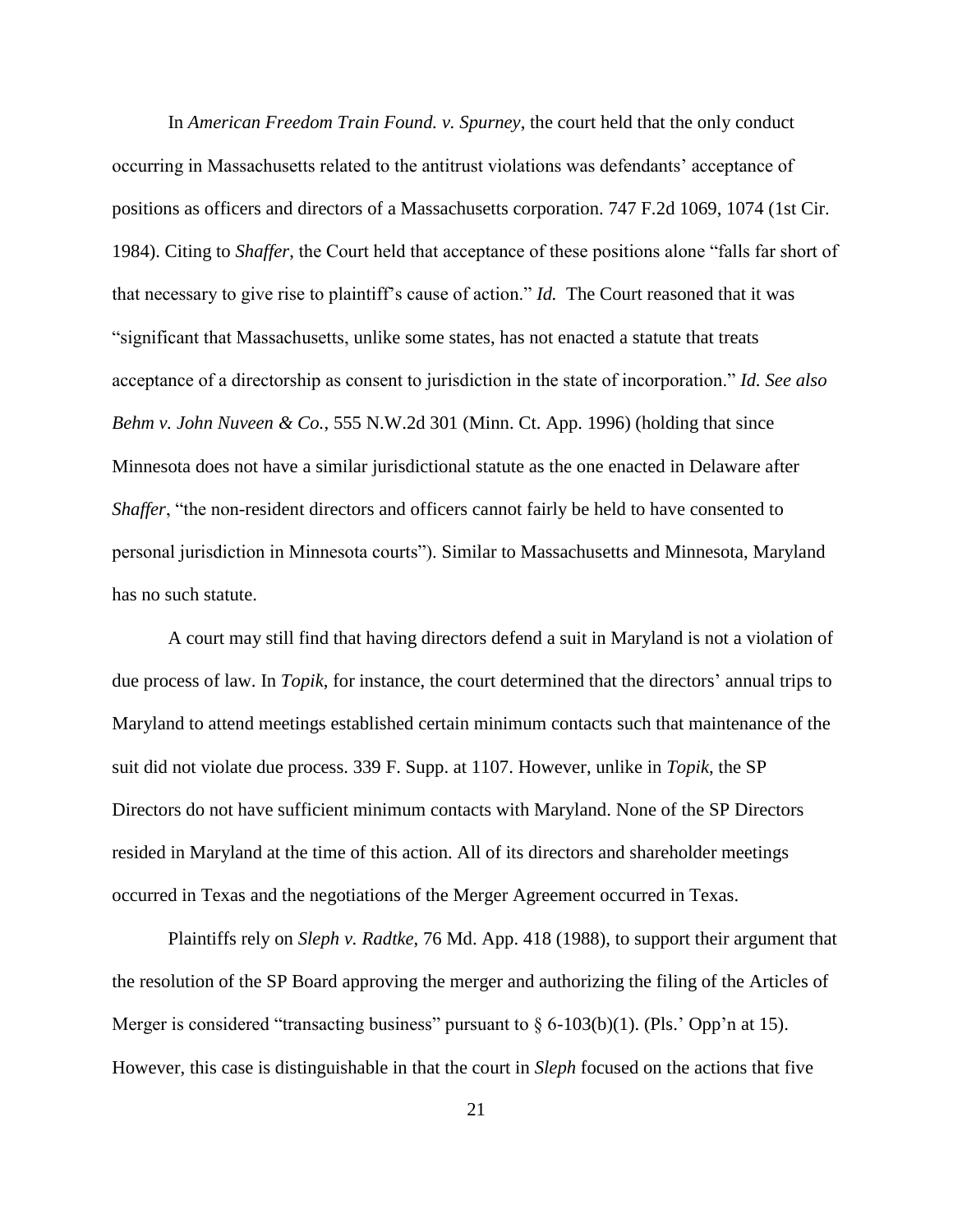individual defendants performed before and after the execution of the mortgage at issue there. The court concluded that those activities established sufficient purposeful activity. Here, Plaintiffs have failed to prove that the SP Defendants purposefully availed themselves of the laws of Maryland. Additionally, it was SP Bancorp, rather than the Directors, who signed and filed the Articles of Merger. (Enright Aff., Opp. Ex. 1). Thus, the SP Directors did not conduct any tortious act in Maryland. All voting and negotiations as to the Merger Agreement occurred in Texas and New York. *See Vitro*, 255 Md. at 499; *W.Va. Laborers Pen. Trust Fund v. Caspersen*, 829 N.E.2d 843 (Ill. 2005) ("The tort is not where the injured shareholder might reside; rather, it is where the board took action.").

For the aforementioned reasons, SP Directors are dismissed for lack of personal jurisdiction.

## **C. Failure to State a Claim**

Given that this Court has dismissed this matter on personal jurisdiction grounds as to the SP Directors and Green, it is unnecessary to address the other issues raised in the Motions to Dismiss as to these Defendants. However, as Maryland has jurisdiction over SP Bancorp and Searchlight, it is necessary to examine whether Plaintiffs have sufficiently stated a claim as to these Defendants.

Plaintiffs concede that they do not provide any allegations in their First Amended Complaint against SP Bancorp. Count I is against the individual Defendants; Count II is against the individual Defendants other than Defendant Weaver; and Count III is against the individual Defendants. Instead, they assert that they named SP Bancorp as a party merely for procedural reasons as a necessary party. *See* First Am. Compl. ¶ 6 ("SP Bancorp is an indispensable party to this action because one of the forms of relief sought by Plaintiffs is a rescission of a sale of SP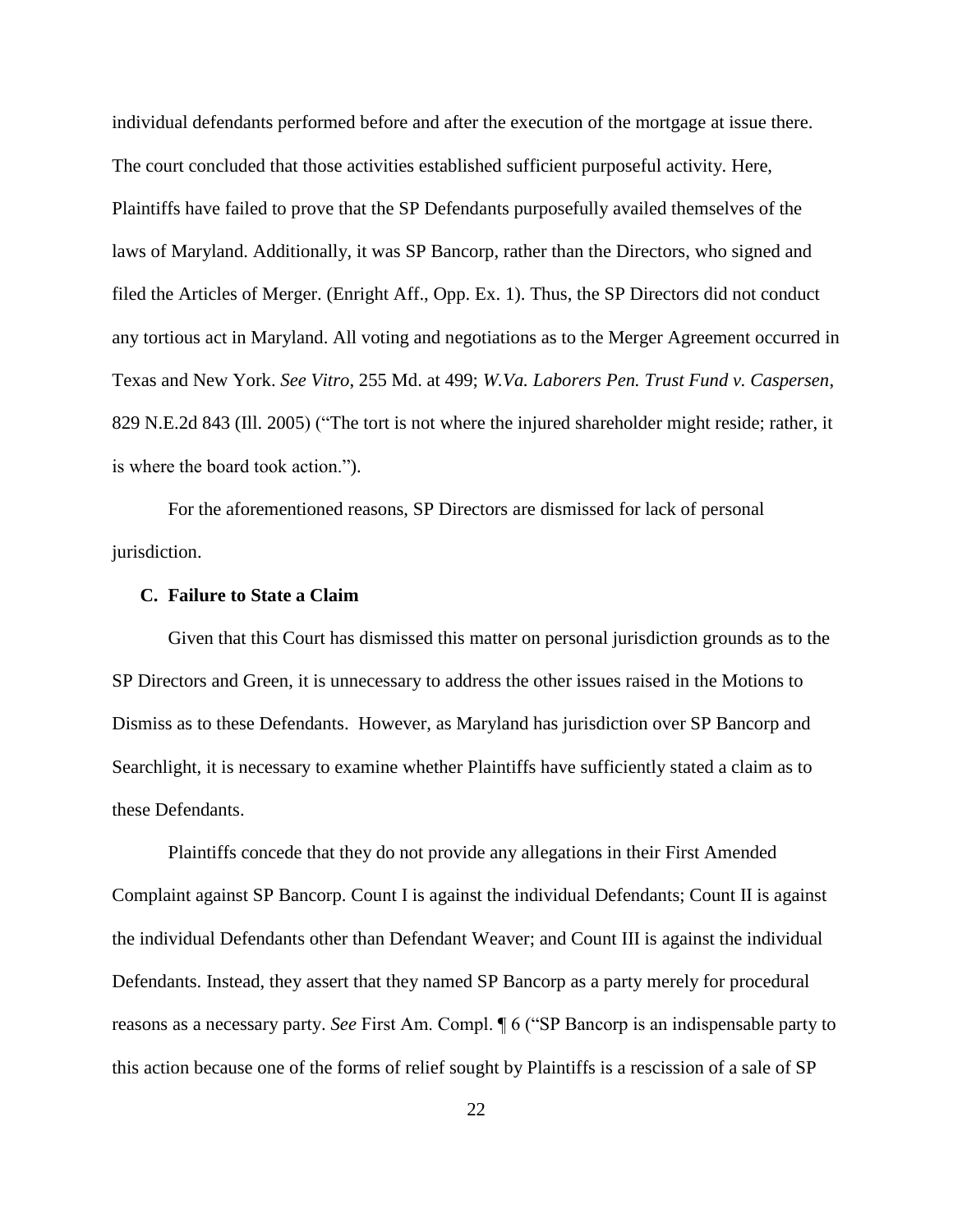Bancorp to Green."). As there are no allegations asserted against SP Bancorp in the First Amended Complaint, SP Bancorp shall be dismissed.

Plaintiffs' sole allegation against any of the Green Defendants is Count IV, which is specifically against Green, not Searchlight. There are no allegations that Searchlight was involved in aiding and abetting, and a motion to dismiss may be granted where the complaint fails to disclose a legally sufficient cause of action on its face. *See Campbell*, 133 Md. App. at 534. Plaintiffs assert that while there may not have been specific claims against Searchlight in the First Amended Complaint, Green and its subsidiary, Searchlight, are essentially one and the same as Searchlight is a phantom corporation. The Plaintiffs named Searchlight as a party because it is a necessary party and "one of the reliefs sought by Plaintiffs is the rescission of Searchlight Merger Sub's acquisition of SP Bancorp." (First Am. Compl. ¶ 18). Given that there are no allegations by Plaintiffs in the First Amended Complaint against Searchlight, Searchlight is dismissed for failure to state a claim.

### **III. Conclusion**

For the reasons stated herein, SP Defendants' Motion to Dismiss for Lack of Personal Jurisdiction and/or Failure to State a Claim Upon Which Relief can be Granted is **GRANTED**. The ten SP Directors—Jeffrey L. Weaver, Paul M. Zmigrosky, Lora J. Villarreal, Carl W. Forsythe, P. Stan Keith, David L. Stephens, Jeffrey B. Williams, David C. Rader, Christopher C. Cozby and Randy Sloan—shall be **DISMISSED** for lack of personal jurisdiction, and SP Bancorp shall be **DISMISSED** for failure to state a claim. Green Defendants' Motion to Dismiss the First Amended Consolidated Complaint is **GRANTED.** Green shall be **DISMISSED** for lack of personal jurisdiction, and Searchlight shall be **DISMISSED** for failure to state a claim.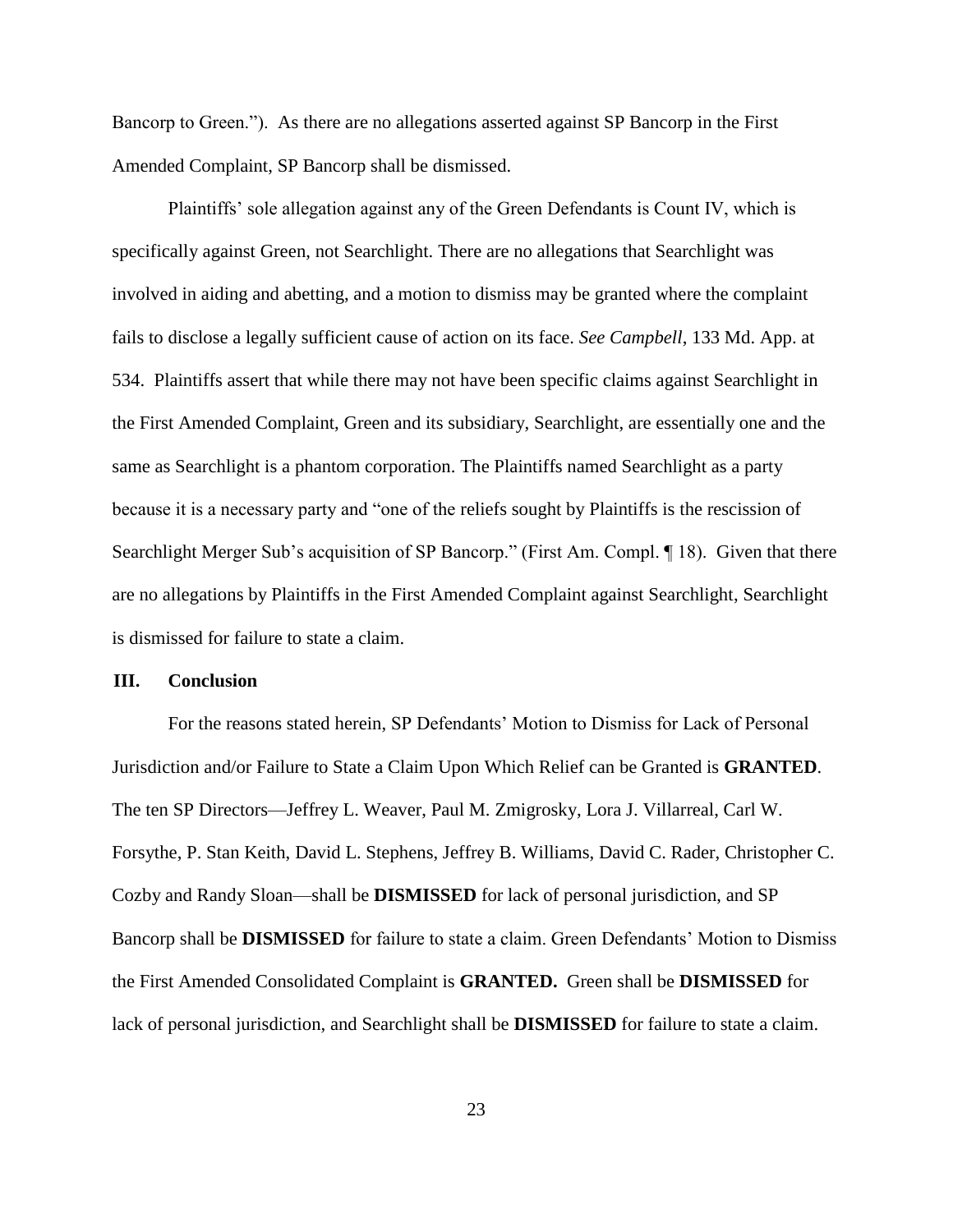/s/ Audrey J.S. Carrión The Honorable Audrey J.S. Carrión Judge, Circuit Court for Baltimore City Case No. 24-C-14-0036100

CC:

Donald J. Enright, Esq. Elizabeth Tripodi, Esq. Levi & Korsinsky LLP 1101 30th Street, N.W., Suite 115 Washington, D.C. 20007 *Counsel for Plaintiff Gary W. Stisser*

Vincent S. Wong, Esq. Vincent Wong Law Offices 39 East Broadway, Suite 304 New York, New York 10002 *Counsel for Plaintiff Gary W. Stisser*

Marshall N. Perkins, Esq. Suite B 100 Dumbarton Road Baltimore, Maryland 21212 *Counsel for Plaintiff Fundamental Partners*

Richard B. Brualdi, Esq. The Brualdi Law Firm, P.C. 29 Broadway, Suite 2400 New York, New York 10006 *Counsel for Plaintiff Fundamental Partners*

Jerrold A. Thrope, Esq. Gordon Feinblatt LLC 223 East Redwood Street Baltimore, Maryland 21202 *Counsel for Defendants SP Bancorp, Inc., Jeffrey L. Weaver, Paul M. Zmigrosky, Lora J. Villarreal, Carl W. Forsythe, P. Stan Keith, David L. Stephens, Jeffrey B. Williams, David C. Rader, Christopher C. Cozby, and Randy Sloan*

Edward J. Baines, Esq. Geoffrey M. Gamble, Esq. Saul Ewing LLP 500 East Pratt Street, 8th Floor Baltimore, Maryland 21202 *Counsel for Defendants Green Bancorp, Inc. and Searchlight Merger Sub, Inc.*